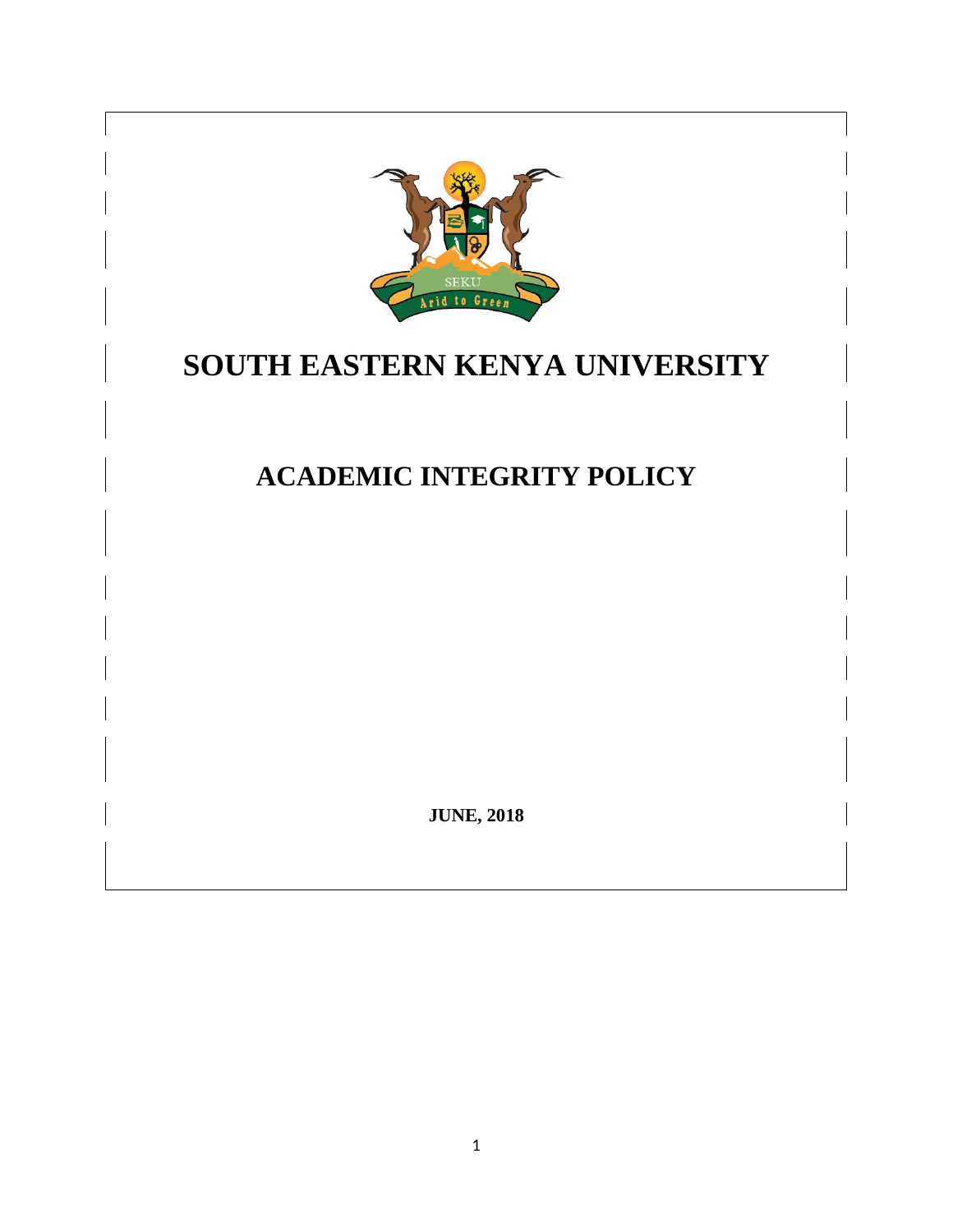## <span id="page-1-0"></span>**Vision**

To be a globally competitive center of excellence in teaching, research and innovation and service.

## <span id="page-1-1"></span>**Mission**

To provide quality education through teaching, research, extension, innovation and entrepreneurship with emphasis on dryland agriculture, natural resources and environmental management

## <span id="page-1-2"></span> **Core Values**

Professionalism Innovation Integrity Freedom of Thought Teamwork Respect for and conservation of the environment

## <span id="page-1-3"></span>**Philosophy**

Transforming lives through teaching, research, innovation and community service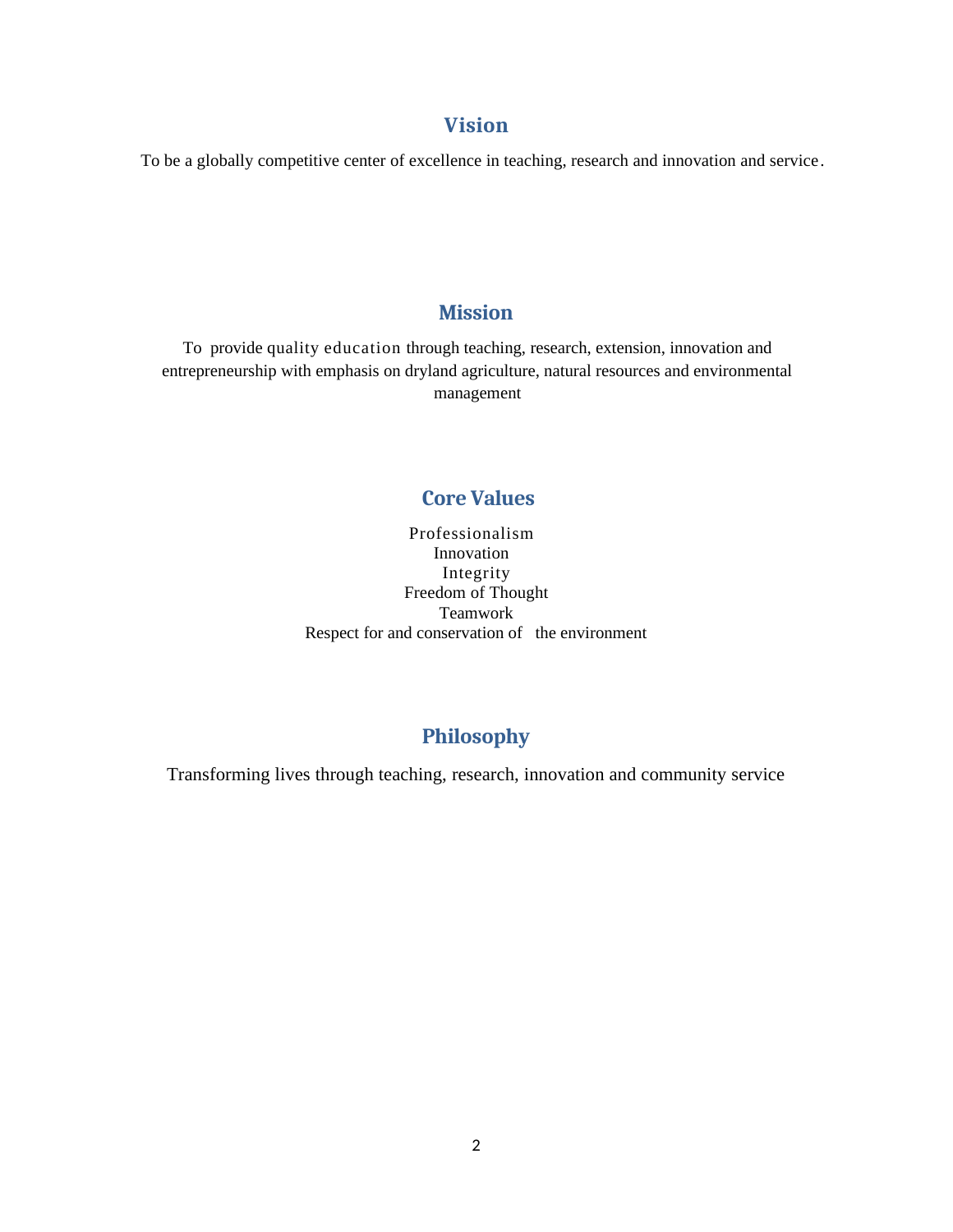## <span id="page-2-0"></span>**ABBREVIATION AND ACRONYMS**

| ARSA:  | Academic, Research and Students Affairs       |
|--------|-----------------------------------------------|
| ASA:   | Academic and Students Affairs                 |
| ASAL:  | Arid and Semi-Arid Lands                      |
| AHRM:  | Administration and Human Resources Management |
| CUE:   | <b>Commission for University Education</b>    |
| DVC:   | Deputy Vice Chancellor                        |
| ISO:   | International Standardisation Organisation    |
| SEKU:  | South Eastern Kenya University                |
| SEUCO: | South Eastern University College              |
|        |                                               |

VC: Vice Chancellor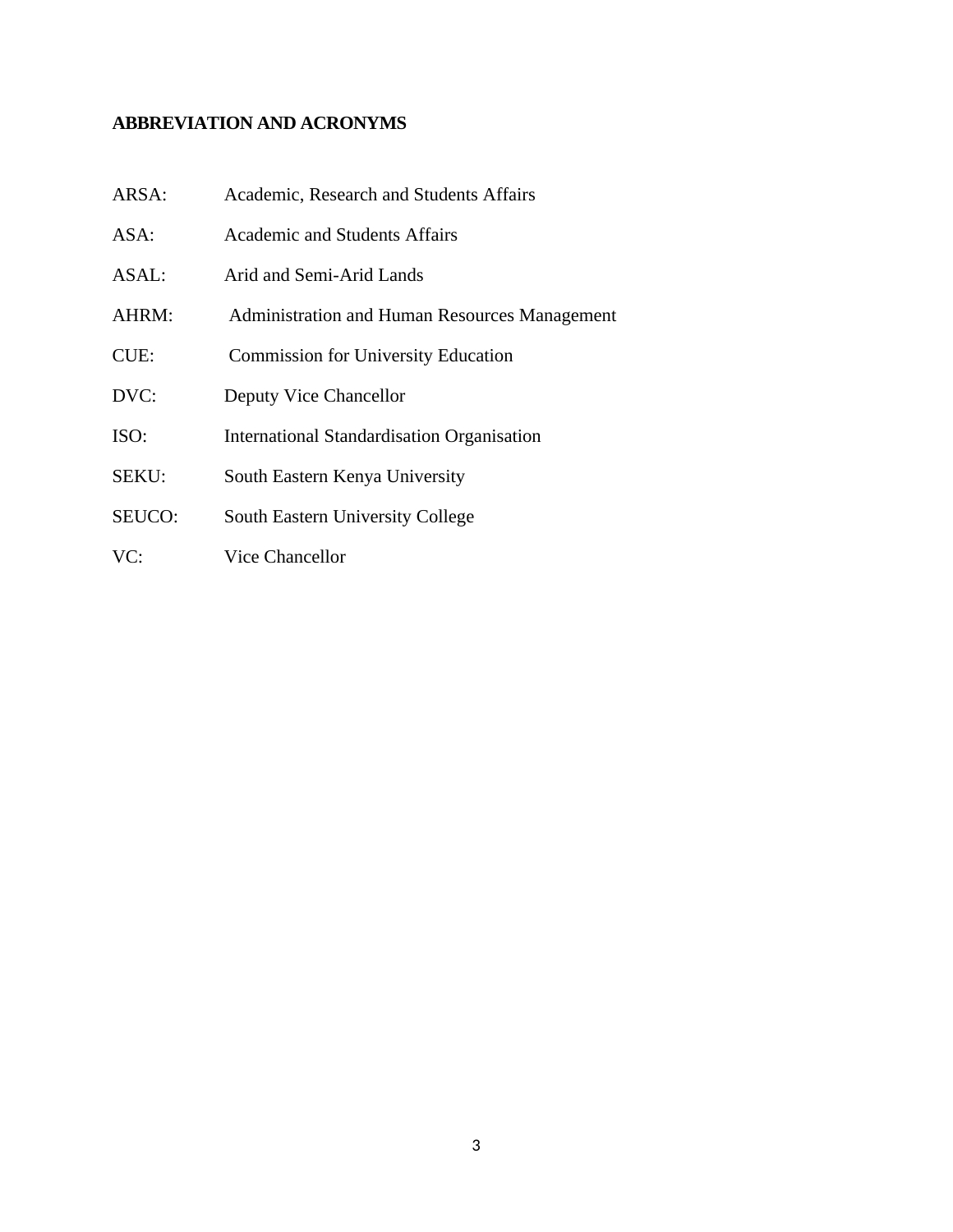#### <span id="page-3-0"></span>**DEFINITION OF TERMS**

**Integrity –** quality of being honest and having strong moral principles

**Plagiarism** – means presenting someone else's work or ideas as your own, with or without their consent, by incorporating it into your work without full acknowledgement and includes all published and unpublished material, whether in manuscript, printed or electronic form.

**Academic malpractice –** any activity intentional or otherwise that is likely to undermine the integrity essential to scholarship and research. It includes plagiarism, collusion, fabrication or falsification of results, and anything else that could result in unearned or undeserved credit for those committing it.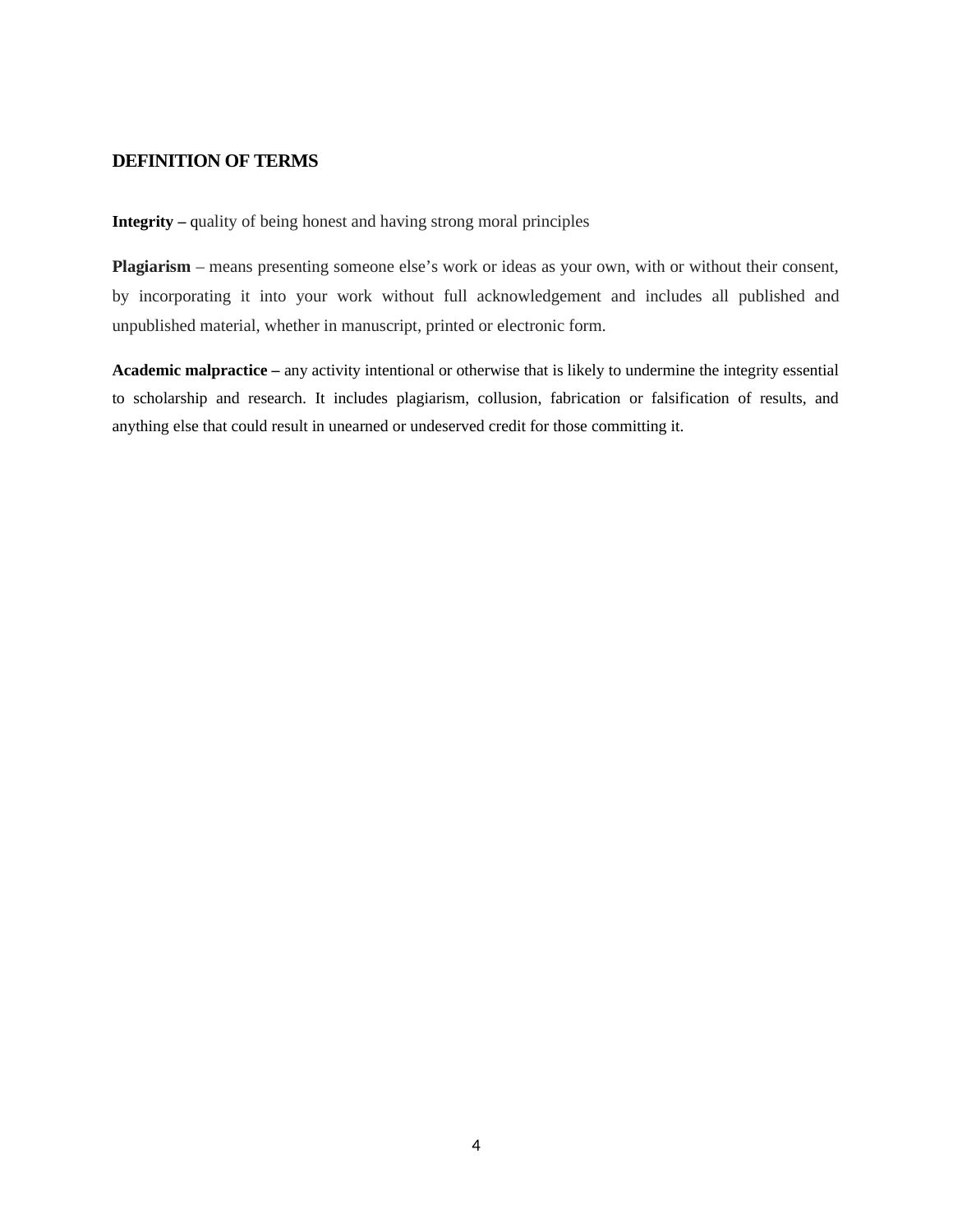#### <span id="page-4-0"></span>**FOREWORD BY THE UNIVERSITY COUNCIL CHAIRMAN**

The University Council is committed to ensuring the development and sustenance of a culture that recognizes and affirms the importance of maintaining integrity in the delivery of credible academic and research programmes. This policy will therefore go a long way in assisting the university to comply with the standards of integrity in teaching, learning, examinations and research as provided under CUE guidelines, Universities Act. No. 42 of 2012 and the Universities regulations of 2014. In addition, the policy will in particular play an important role in ensuring that there is quality teaching, learning and research to meet students' needs. It is therefore expected that both the students and members of staff shall maintain the highest standards of academic integrity

I therefore call upon all staff of the university to fully familiarize themselves with the objectives and requirements of various provisions of this policy. This is important since the policy provides guidance in key areas such as the standards of academic integrity to be upheld by both students and members of staff and the role of the university personnel in fostering academic integrity within the University. Finally, I urge the entire university fraternity to work together as a team to ensure that the provisions of this policy are fully implemented.

#### **Dr. Reuben K. Chirchir**

#### **Chairman of Council**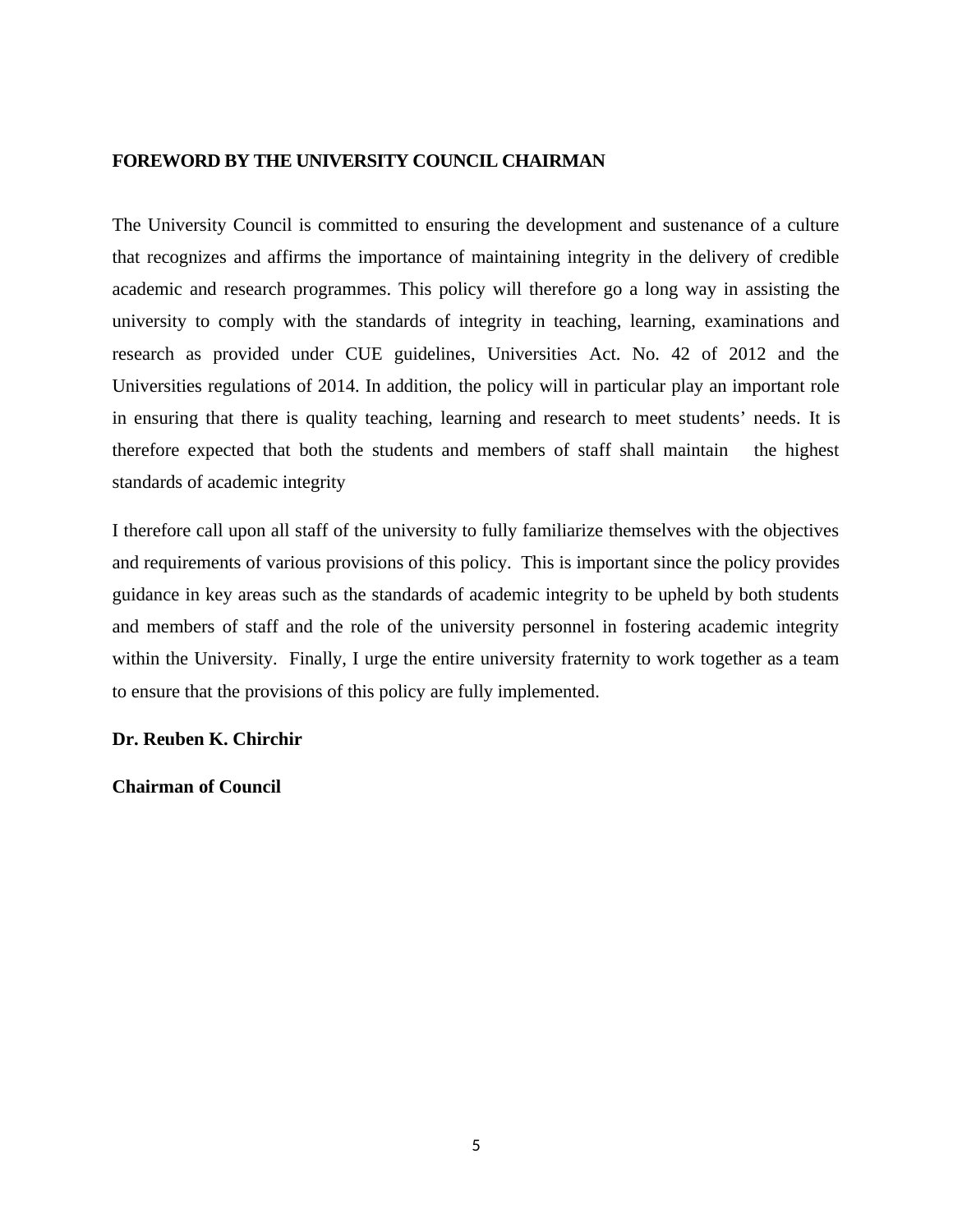#### <span id="page-5-0"></span>**PREFACE BY VICE CHANCELLOR**

The South Eastern Kenya University's objective is to play a leading role in the development and expansion of opportunities for higher education and research in Kenya with special focus on agriculture, forestry, mining, energy, water, environmental sciences and entrepreneurship in the arid and semi-arid lands (ASALs). This is important for realization of Kenya's Vision 2030. In order to safeguard provision of quality education, the university saw it fit to formulate an academic integrity policy to ensure the integrity of teaching, learning, examinations and research process within the university. The University considers the formulation of the academic integrity policy as one way of assuring our staff, students and the university stakeholders that the university is committed to provision of quality education.

The purpose of the Academic Integrity Policy is therefore to maintain and enhance the reputation of the University in the provision of quality undergraduate and postgraduate university education. The university deems academic honesty as the foundation of fair and supporting learning environment for all students. The University Management will strive to ensure that the policy is fully implemented by all faculties, schools, institutes and departments in the university. The university management also expects every member of the University community to uphold the highest standards of academic integrity.

**Prof. Geoffrey Muluvi, PhD VICE CHANCELLOR**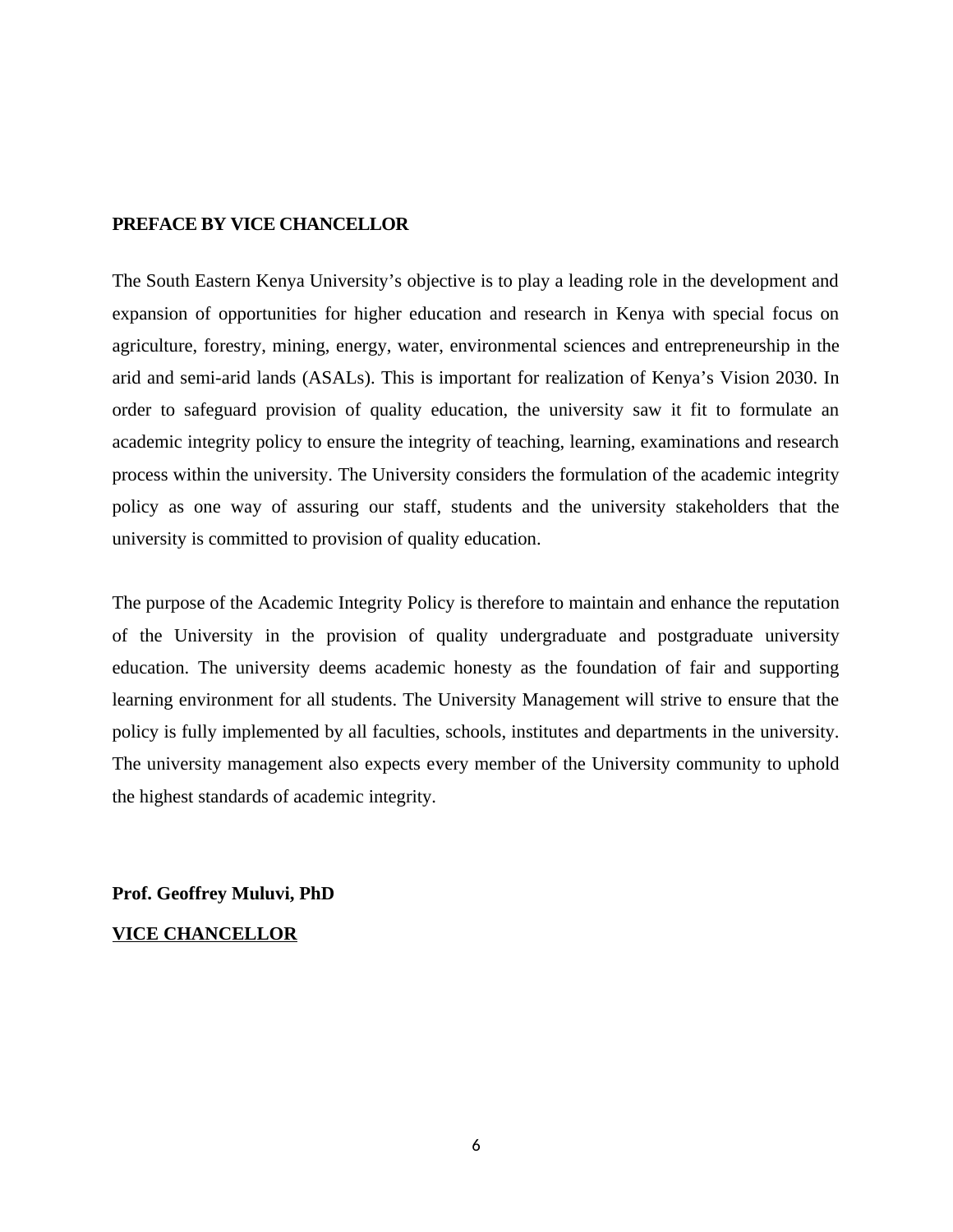## **Table of Contents**

|     | 1)  |                                                             |  |  |  |
|-----|-----|-------------------------------------------------------------|--|--|--|
| 2)  |     |                                                             |  |  |  |
|     | 3)  |                                                             |  |  |  |
| 4)  |     |                                                             |  |  |  |
| 4.  |     |                                                             |  |  |  |
| 5.  |     |                                                             |  |  |  |
| 6.  |     |                                                             |  |  |  |
| 7.  |     |                                                             |  |  |  |
|     | (a) |                                                             |  |  |  |
| b)  |     |                                                             |  |  |  |
| 8.  |     |                                                             |  |  |  |
| 9.  |     | DISCIPLINING OF UNIVERSITY STUDENTS VIOLATING THE POLICY 19 |  |  |  |
| 10. |     |                                                             |  |  |  |
| 11. |     |                                                             |  |  |  |
| 12. |     |                                                             |  |  |  |
| 13. |     |                                                             |  |  |  |
| a)  |     |                                                             |  |  |  |
| b)  |     |                                                             |  |  |  |
| C)  |     |                                                             |  |  |  |
| d)  |     |                                                             |  |  |  |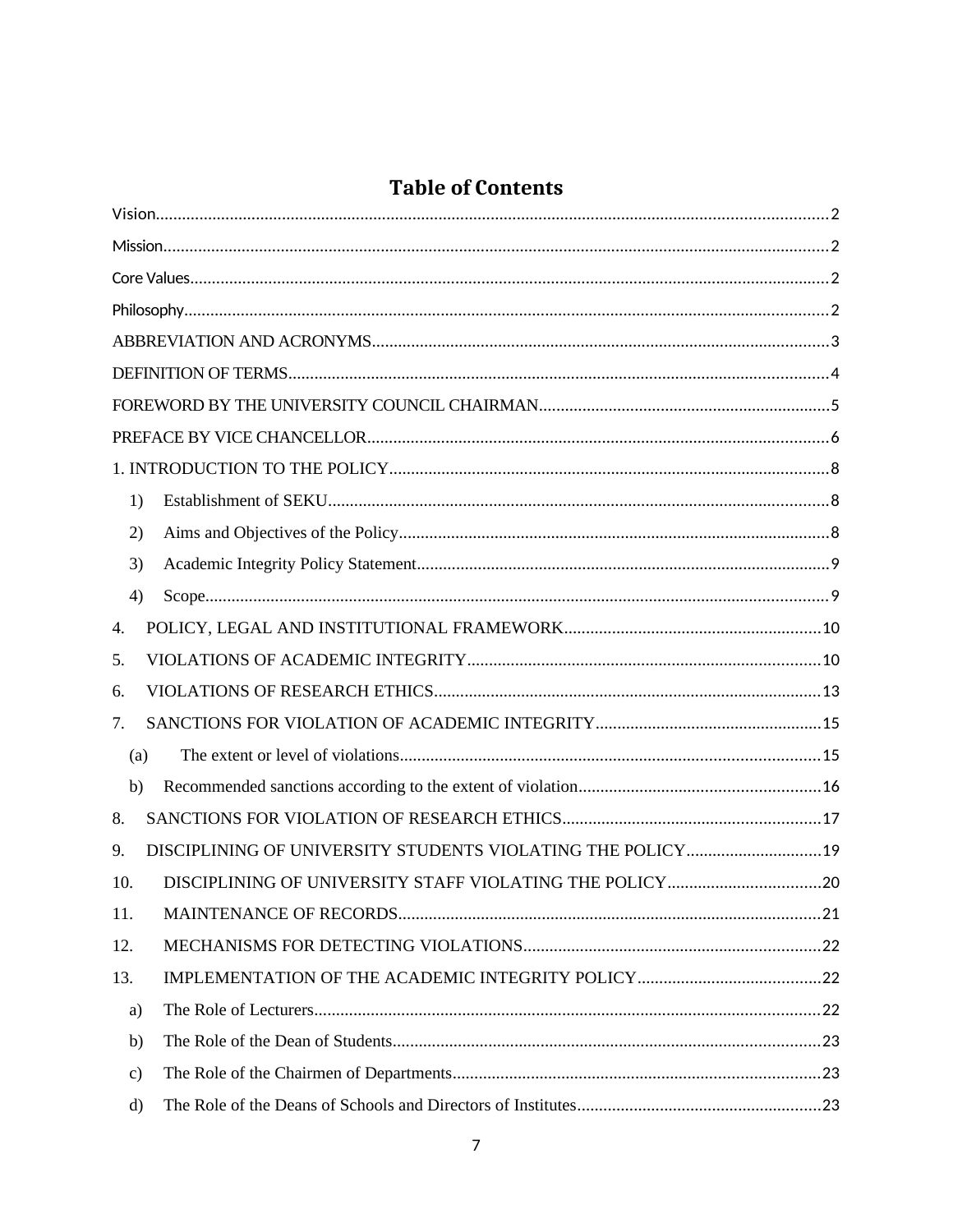| 14. |  |
|-----|--|

## <span id="page-7-0"></span>**1. INTRODUCTION TO THE POLICY**

#### <span id="page-7-1"></span>**1) Establishment of SEKU**

- (a) The University begun as SEUCO, a constituent college of the University of Nairobi established through Legal Notice No. 102 of 18th July, 2008. The University College was granted Charter on 1st March 2013 to become the South Eastern Kenya University (SEKU). Further, the University is governed by the Universities Act of 2012, University Charter and Statutes.
- (b) The University's main objectives and functions as outlined in its Charter, are to play a leading role in the development and expansion of opportunities for higher education and research in agriculture, forestry, mining, energy, water and environmental sciences on arid and semi-arid lands (ASALs). This is in line with Kenya's long-time development plan – the Vision 2030, which recognizes the importance of the ASALs.
- (c) SEKU, being a new institution, requires a comprehensive academic integrity policy to ensure the integrity of teaching, learning, examinations and research process within the university.

#### <span id="page-7-2"></span>**2) Aims and Objectives of the Policy**

- (a) The aim of the Academic Integrity Policy is to support the University's efforts to achieve its mission and vision through the implementation of teaching, learning, examination and a research system that meets national, regional and international standards.
- (b) The objectives of the Academic Integrity Policy are to:-
- i) Create principles by which students and academic staff can adhere to in order to ensure that everyone is given proper credit for their academic and other scholarly work and accomplishments.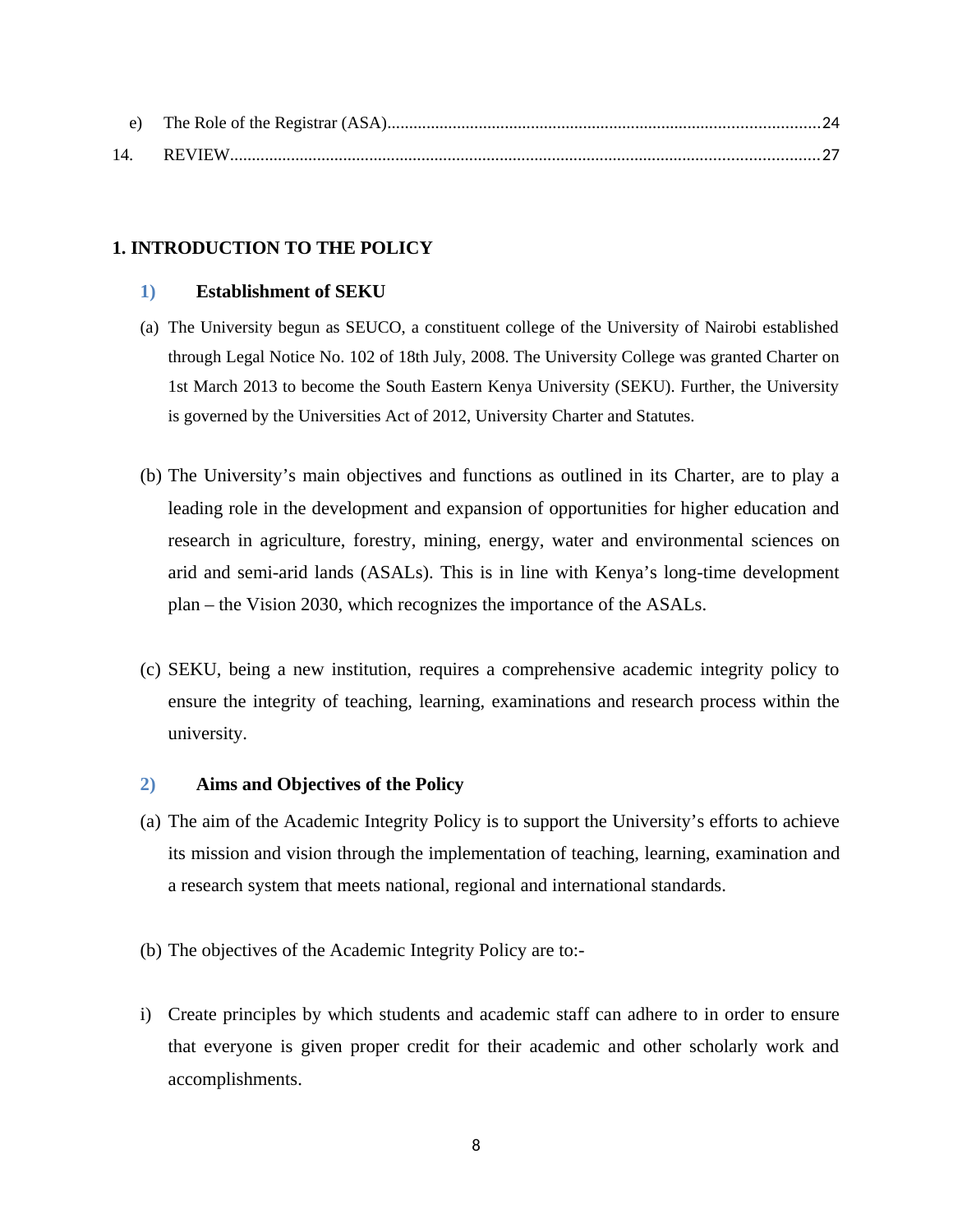- ii) Ensure all student work is fairly evaluated and no student has an inappropriate advantage over others.
- iii) Foster the academic and ethical development of all students and staff.
- iv) Assure the stakeholders that the University has established systems and processes for the maintenance and enhancement of quality education.
- v) Maintain and enhance the reputation of the University which lies primarily in its teaching, research and scholarship. Failure to abide by the principles of academic integrity threatens both the reputation of the University and the value of the degrees awarded to its students. Every member of the University community therefore has the responsibility of ensuring that the highest standards of academic integrity are upheld.

#### <span id="page-8-0"></span>**3) Academic Integrity Policy Statement**

- i. The academic integrity policy statement is a reaffirmation of the University's commitment to the development and sustenance of a culture that recognizes the importance of maintaining integrity in the delivery of its academic and research programmes.
- ii. The University is committed to the principles of academic integrity and expects the highest standards of academic integrity of its students and academic staff. The University deems academic honesty as the foundation of fair and supportive learning environment for all students.

#### <span id="page-8-1"></span>**4) Scope**

1. The academic integrity policy shall be applicable to both staff and students of the University and shall cover areas related to teaching and research conducted by both staff and students. This policy therefore defines the responsibilities of the schools and departments in as far as matters related to academic dishonesty in both studies and research are concerned.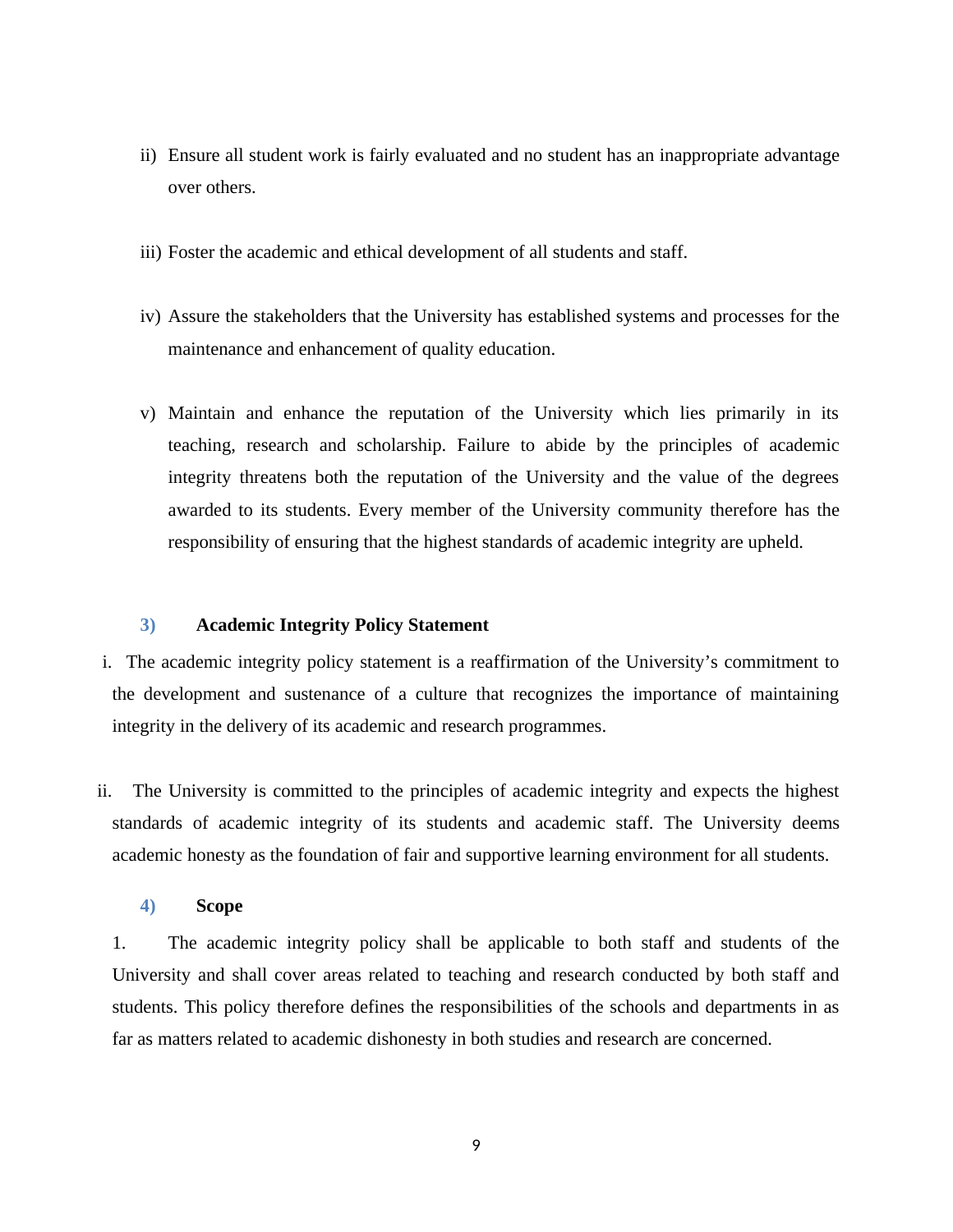#### <span id="page-9-0"></span>**4. POLICY, LEGAL AND INSTITUTIONAL FRAMEWORK**

- 1) The policy is also consistent with the Constitution of Kenya 2010, Universities Act No. 42 of 2012, Education Act 2012, Employment Act and subsequent Subsidiary Legislations. In addition, the policy is also in line with the South Eastern Kenya University Charter of 2013, Commission for University Education Universities Standards and Guidelines 2014, South Eastern Kenya University Statutes 2017 and the South Eastern Kenya University Code of Conduct and Ethics 2014.
- 2) The academic integrity policy of the University is important in ensuring that the university contributes to the realization of the Government of Kenya development Blue Print-Vision 2030. The policy also compliments the Education Strategy and is consistent with Sessional Paper No. 1 of 2005 on Policy Framework on Education, Training and Research and the Millennium Development Goals (MDGS).

#### <span id="page-9-1"></span>**5. VIOLATIONS OF ACADEMIC INTEGRITY**

The following shall be considered to be violations of academic integrity:

#### *1) Cheating*

1. The use of inappropriate or prohibited materials, information, sources, or aids in any academic exercise shall be considered cheating. Cheating shall also include submitting papers, research results and reports, analyses as one's own work when they were in fact prepared by others.

- 2. The following shall be considered to be cheating practices:
	- i. Using or attempting to use unauthorized assistance, information or study aids in any academic exercise.
	- ii. Copying answers from or looking at another student's examination.
- iii. Possessing any material not permitted during an examination, such as notes and books.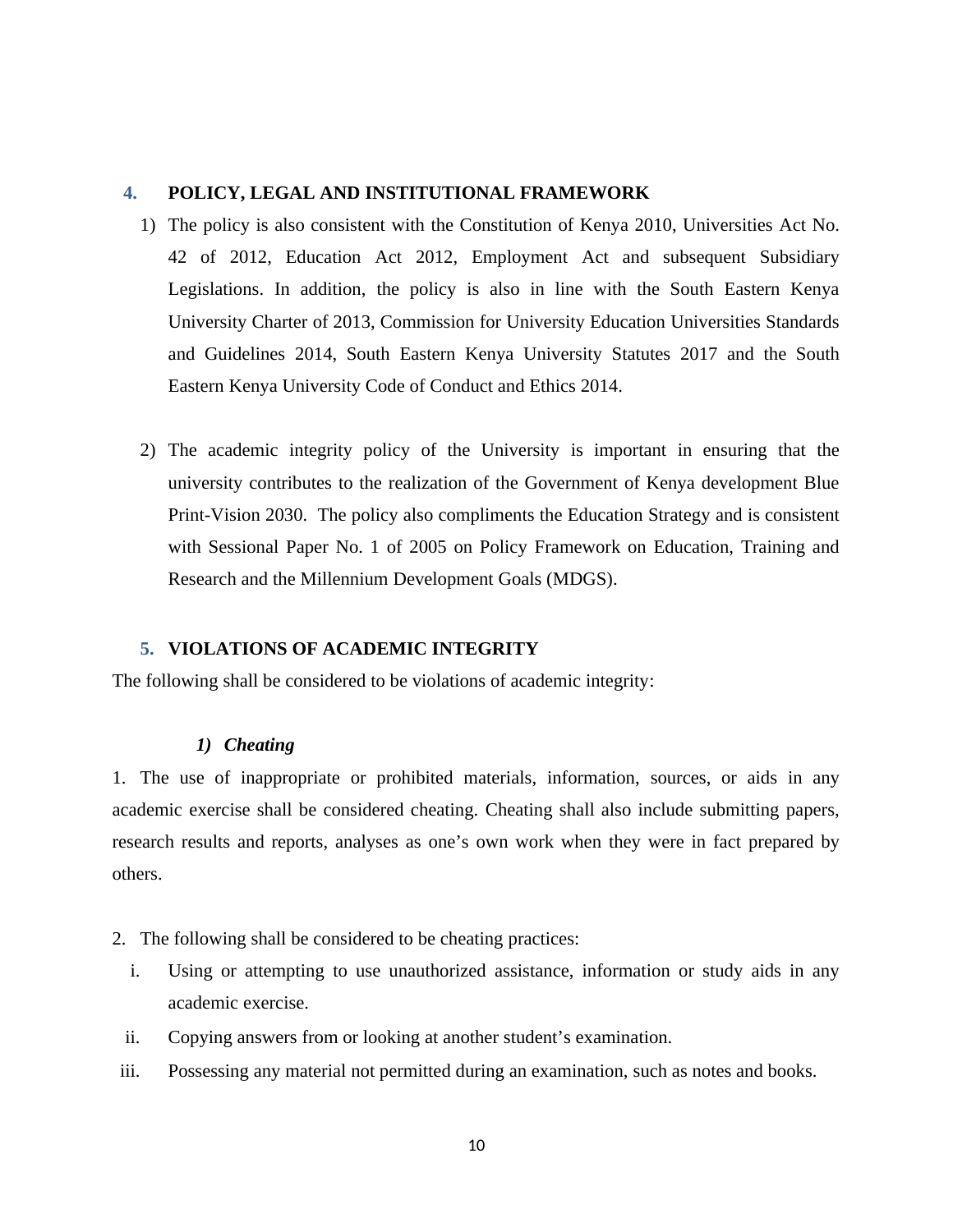- iv. Possession or use of electronic devices such as cell phones, digital cameras, data storage devices, computers, internet or other electronic devices unless permitted by the lecturer for the required coursework.
- v. Continuing to write after a timed examination has ended.
- vi. Taking the examination booklet/answer book from the examination room and later claiming the lecturer lost it.
- vii. Taking the examination booklet/answer book from the examination room.
- viii. Fraudulent possession of a test prior to examination date.
- ix. Submission of the same term paper or other work to more than one lecturer or institution.
- x. Submission of term papers or projects or thesis done by others.
- xi. Any other cheating practice provided in the examination rules and regulations.

#### *2) Fabrication*

1. The falsification or invention of any information or citation in an academic exercise shall be considered to be fabrication.

2. Fabrication practices shall include the following:

- i. Changing answers after an examination has been returned.
- ii. Falsifying/omitting data and/or sources, otherwise violating the ethical principles of research.
- iii. Citing a source that does not exist.
- iv. Making up or falsifying evidence or data or other source materials.
- v. Falsifying research papers or reports by selectively omitting or altering data that do not support one's conclusions or claimed experimental precision.
- vi. Any other fabrication practice provided in the examination rules and regulations.

#### *3) Facilitating Academic Dishonesty*

1. Facilitation of dishonesty shall include knowingly or negligently allowing one's work to be used by other students or otherwise aiding others in committing violations of academic integrity.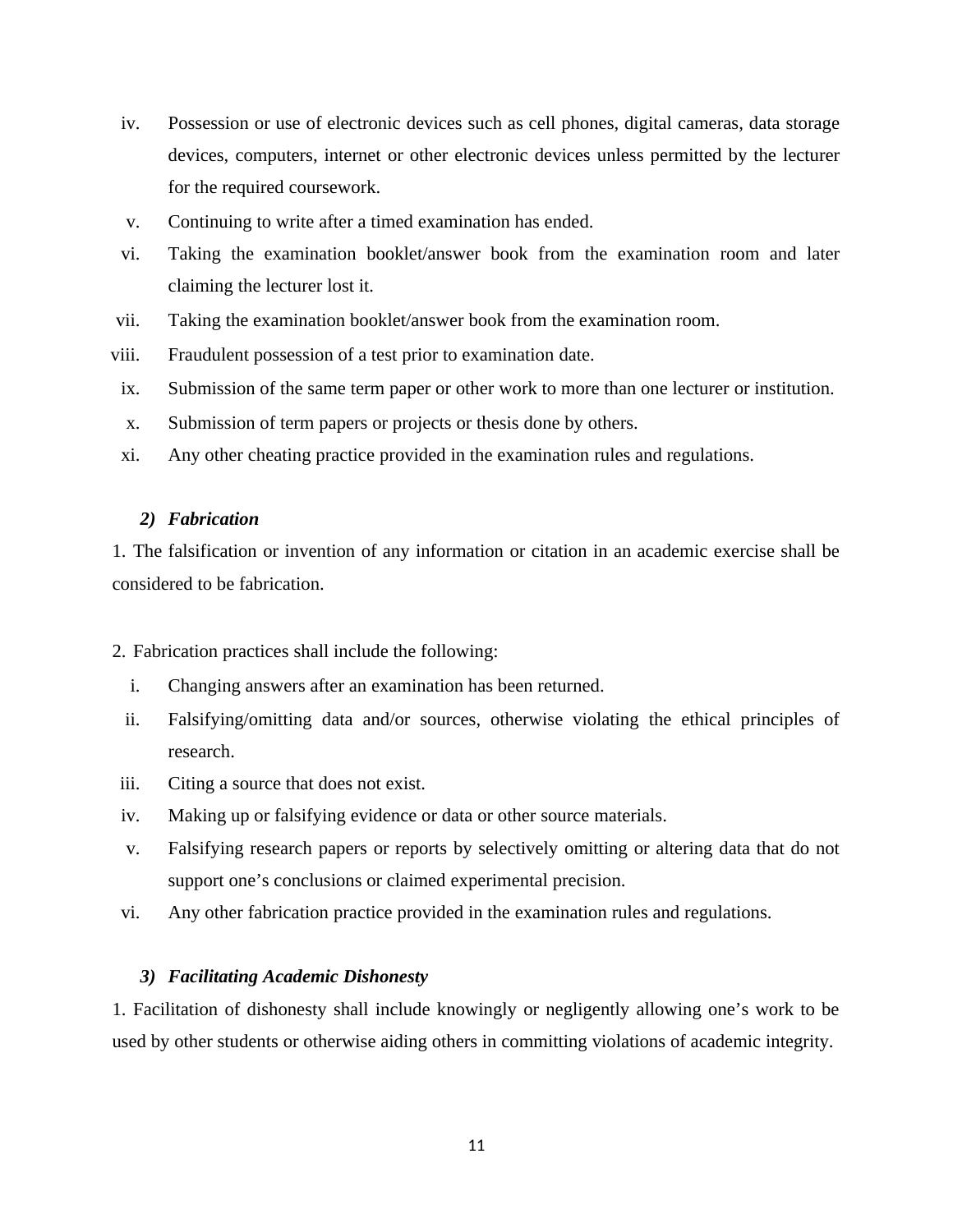2. A student or staff who intentionally facilitates a violation of academic integrity shall be considered to be as guilty as the student who receives the assistance, even if the facilitator does not benefit personally from the violation.

3. The following shall be considered practices of facilitating academic dishonesty:

- i. Collaborating before a quiz, test or examination, to develop methods of exchanging information.
- ii. Knowingly allowing others to copy answers to work on a quiz or examination or assisting others to do so.
- iii. Distributing an examination from an unauthorized source prior to the examination.
- iv. Distributing or selling a term paper to other students.
- v. Taking an examination for another student through impersonation.
- vi. Knowingly helping or attempting to help another to violate any provision of this policy.
- vii. Allowing another student to copy one's work.
- viii. Having another person take an examination or complete an assignment for oneself.
- ix. Taking an examination or completing an assignment for another student.
- x. Staff writing project reports or thesis for students.
- xi. Incomplete coverage of syllabi.
- xii. Knowingly, admitting or allowing submission of fabricated thesis or project reports for examination.
- xiii. Procurement of thesis or project report.
- xiv. Disruption of examination session.
- xv. Any other academic dishonesty practice provided in the University examination rules and regulations.

#### *4) Plagiarism*

1. The use of another person's words, ideas, or results without giving that person appropriate credit is plagiarism.

2. The following shall be considered to plagiarism practices: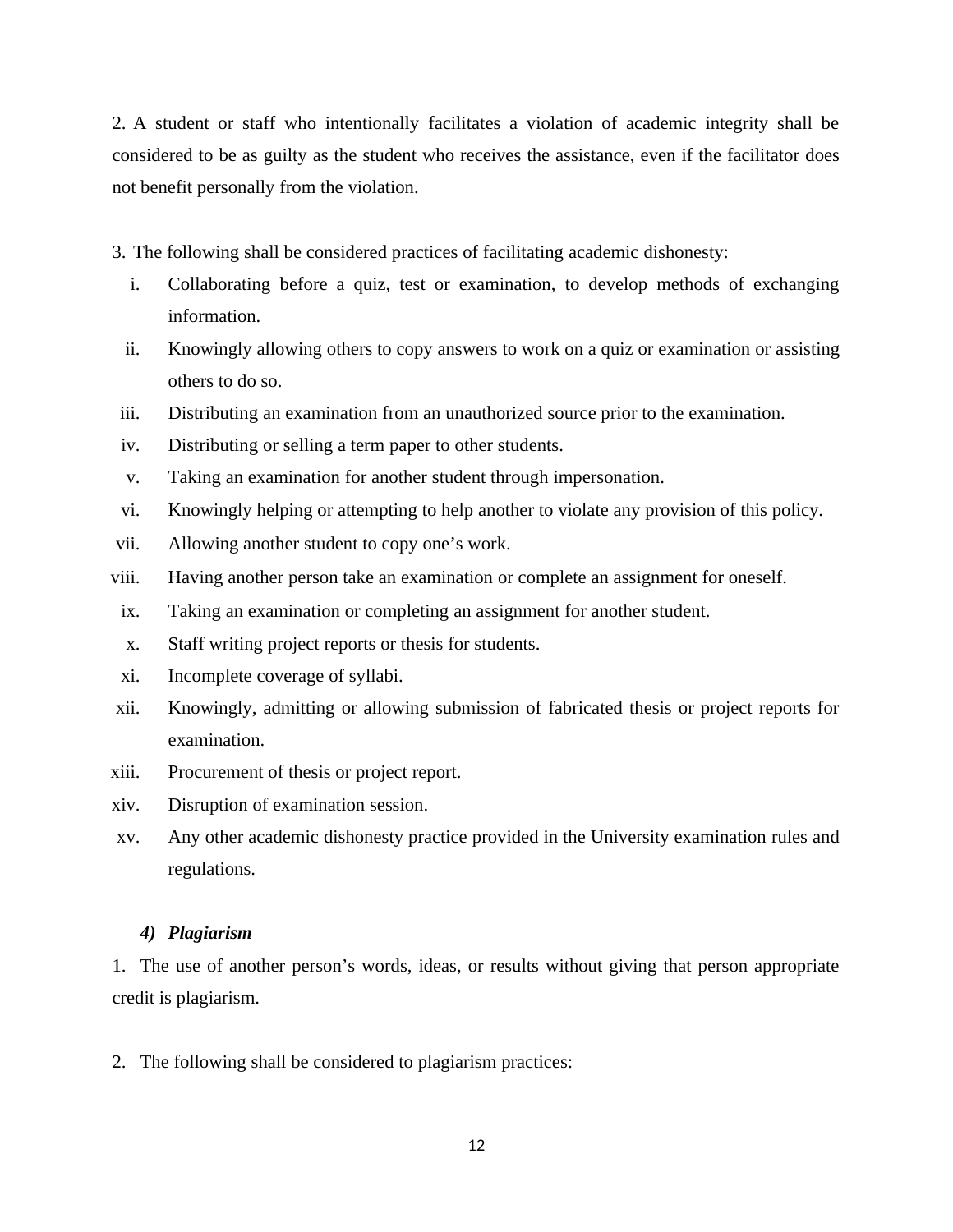- i. Copying word for word (quoting directly) from an oral, printed, or electronic source without proper acknowledgment.
- ii. Paraphrasing without proper attribution-presenting in one's own words another person's written words or ideas as if they were one's own.
- iii. Submitting a purchased or downloaded term paper or other materials to satisfy a course requirement.
- iv. Incorporating into one's work, graphs, drawings, photographs, diagrams, tables, spreadsheets, computer programmes, or other non-textual material from other sources without proper attribution.
- v. Representing the words, research findings or ideas of another person as your own in any academic exercise.
- vi. Copying of intellectual property without proper attribution

## *5) Misrepresentation of Academic Records*

1. Altering academic records with an intention of misleading or giving undue advantage to a student shall be considered to be misrepresentation of academic records.

- 2. Practices that shall be considered to be misrepresentation of academic records shall include:
	- i. Misrepresenting, tampering with or attempting to tamper with any university academic document, either before or after admission to the University.
	- ii. Creating or altering a University transcript, diploma, degree, verification of enrollment or any other official university document
- iii. Submitting false records or other documents such as transcripts from another institution.
- iv. Failure to disclose all academic work attempted at other institutions after admission to the University.
- v. Forgery, alteration or misuse of official academic documents and stamps.
- vi. Allowing students to graduate without fulfilling the minimum graduation requirements.
- vii. Intentional misrepresentation of facts on student's performance and academic records in the University Senate.
- viii. Misuse of official University rubber stamps and letterheads.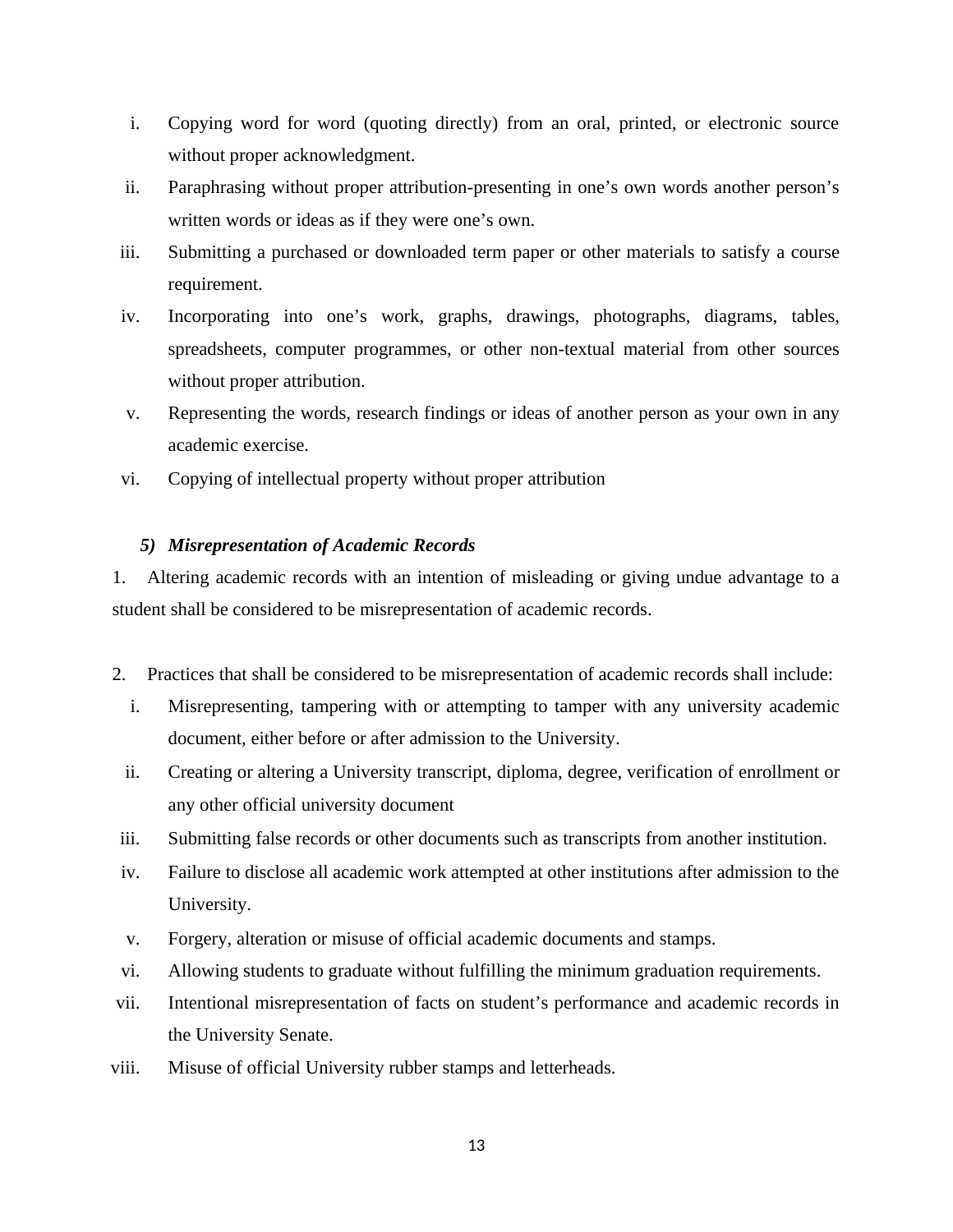#### <span id="page-13-0"></span>**6. VIOLATIONS OF RESEARCH ETHICS**

i. South Eastern Kenya University students and academic staff are expected to adhere to high standards of ethics and integrity in research. The following shall be considered to be violations of research ethics.

#### *1) Plagiarism:*

The following shall be considered to be plagiarism practices:

- i. Taking credit for someone else's work and ideas without acknowledgement.
- ii. Stealing others' research results or methods
- iii. Copying the writings of others without acknowledgement.
- iv. Taking or releasing the research data of others without permission.

#### *2) Falsification of Data:*

The practices that shall be considered to be falsification of data includes dishonesty in reporting results, ranging from fabrication of data, improper recording of data, negligence in collecting or analyzing data, to selective reporting or omission of conflicting data.

#### *3) Dishonesty in the Dissemination of Research Work:*

Practices that shall be considered to be dishonesty in presentations and publications include the following:

- i. Knowingly presenting material or publishing articles that will mislead listeners or readers, e.g., misrepresenting data, particularly its originality.
- ii. Adding the names of other authors to research papers without their permission.
- iii. Deliberately omitting names of persons who contributed to research works.
- iv. Adding names of authors who have not earned any credit in the research.
- v. Citing unpublished works without permission of their authors.
- vi. Including inadequate footnote or endnote attributions so that readers cannot tell who produced which data.
- vii. Publishing the same material more than once without identification of prior publication.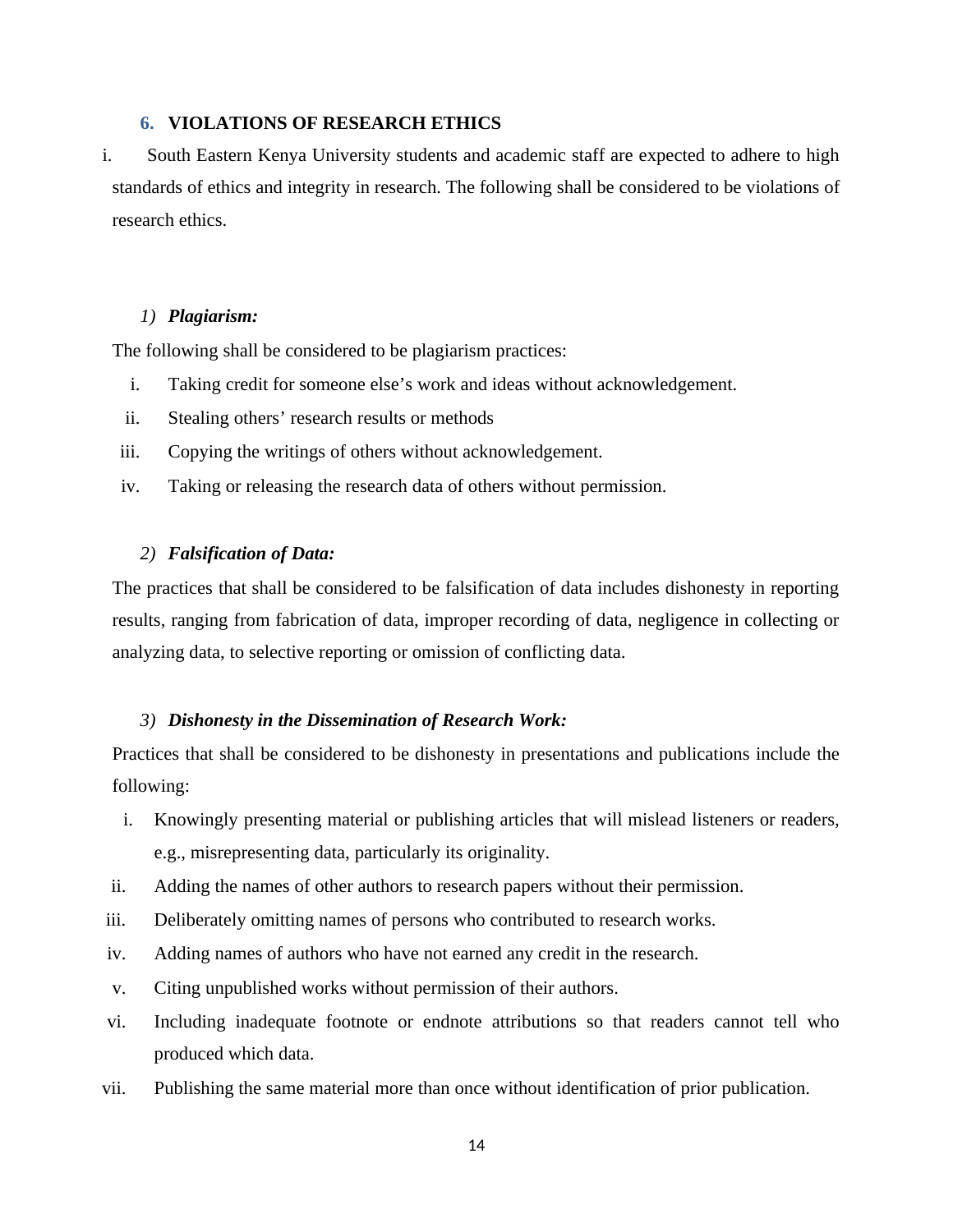viii. Serving as a co-author of a research paper or article without reviewing the material to be published.

#### *4) Violation of Research Regulations:*

The following shall be considered to be violations of regulation practices.

- i. Failure to adhere to safe research practices or ethics.
- ii. Failure to receive the approval required for research work according to the regulations of national or county government or university authorities.
- iii. Failure to adhere to University's research policy guidelines and procedures.
- iv. Misuse or misallocation of research funds.
- v. Failure to receive ethical clearance from relevant authorities.
- vi. Failure to register with relevant authorities.

#### *5) Legal Violations in Research*

The following practices shall be considered legal violations.

- i. Stealing research property or research supplies, equipment or products.
- ii. Destroying or intentionally damaging research property including supplies, equipment or products.
- iii. Misuse or misallocation of research funds.
- iv. Inappropriate or unethical research practices.
- v. Involvement in harmful research practices that cause damage or injury to students or the community.

## <span id="page-14-0"></span>**7. SANCTIONS FOR VIOLATION OF ACADEMIC INTEGRITY**

#### <span id="page-14-1"></span>**(a) The extent or level of violations**

1) The students and staff who violate the policy shall be subject to an appropriate sanction or penalty as defined in this policy including the university statues, code of conduct, examination rules and regulations and national regulations.

2) The sanction given to a student for violation of academic integrity policy is entirely up to the relevant Students' Disciplinary Committee.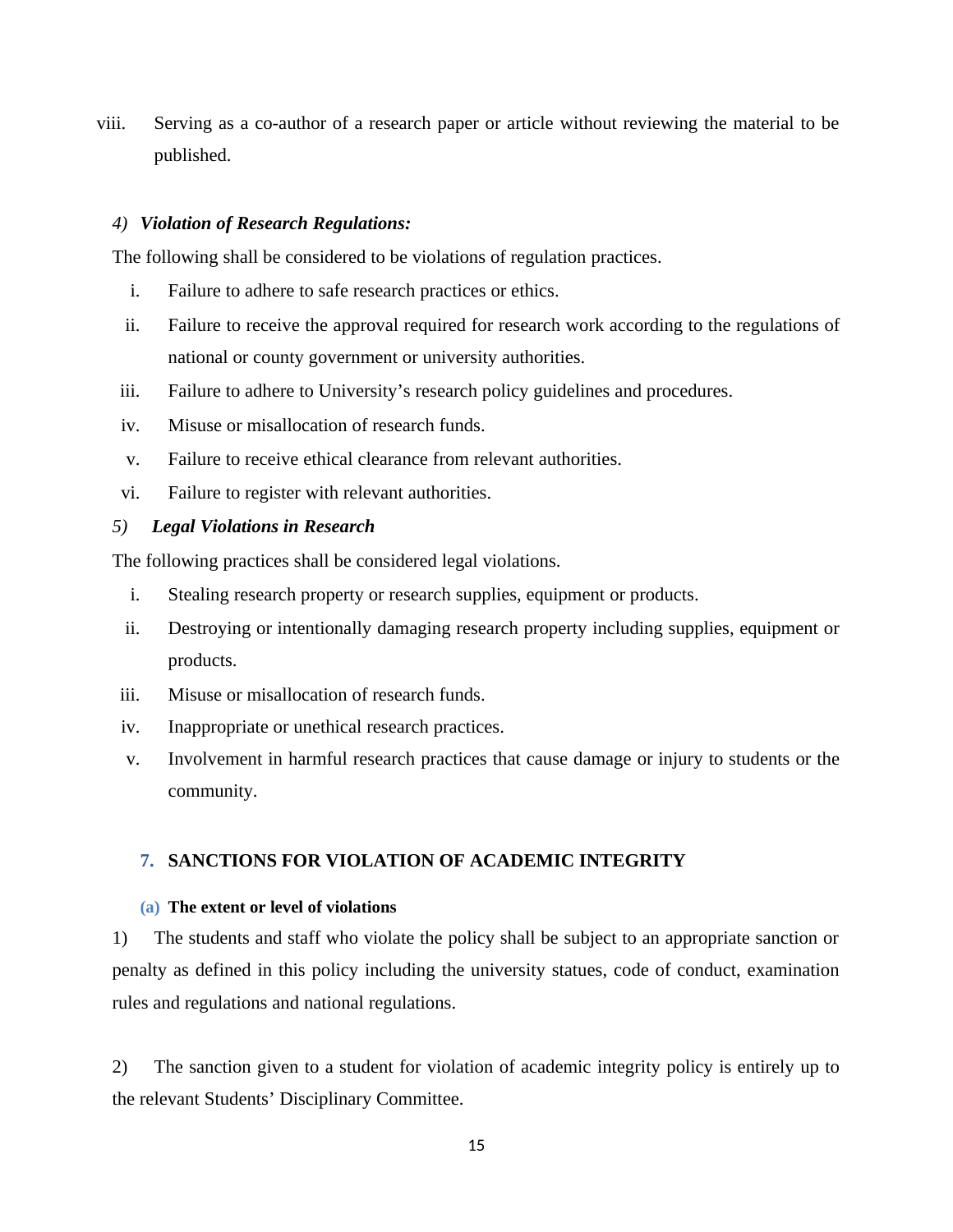3) In case of legal violations the person shall be handed over the law enforcement agencies for prosecution in court of law.

4) The Students' Disciplinary Committee in the process of meting penalty for the violations of this policy shall make its decision considering the following:

- i. The nature and importance of the academic exercise.
- ii. The degree of premeditation or planning.
- iii. The extent of dishonesty or malicious intent.
- iv. The academic experience of the student.
- v. Whether the violation is a first-time or repeat offense.

5) The sanctions that shall be given for the violation of Academic Integrity shall be one or more of the following:

- i. Warning.
- ii. A make-up assignment that may be more difficult than the original assignment.
- iii. No credit for the original assignment/examination.
- iv. A failing grade on the assignment/examination.
- v. A reduced final grade for the course unit.
- vi. A failing grade for the course unit.
- vii. Denial of access to internships or research programmes.
- viii. Graduate with non- honors degree.
- ix. Suspension for one or more semesters or academic year.
- x. Permanent expulsion from the university.

#### <span id="page-15-0"></span>**b) Recommended sanctions according to the extent of violation**

- i. Academic integrity violations at South Eastern Kenya University shall be subdivided into two levels called minor and major violations.
- ii. Sanctions for minor and major violations shall be as follows;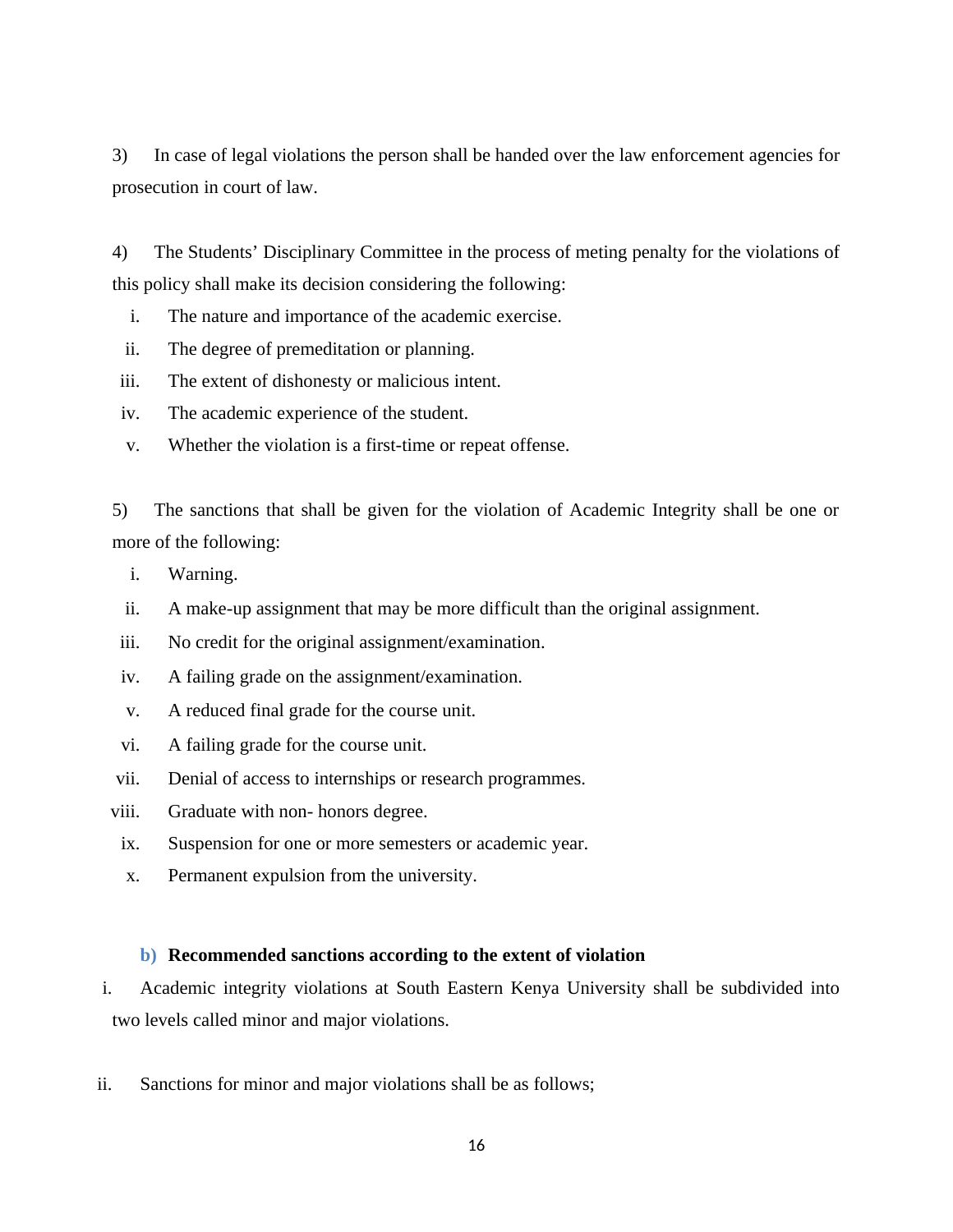#### **(i) Minor Violations**

1. The minor violations shall be those that are generally quite limited in extent, occur on a minor assignment or quiz or constitute a small portion of a major assignment and/or represent a small percentage of the total course work.

2. Sanctions for minor violations shall include one or more of the following, and shall not include suspension or expulsion:

(i) Sit for a make-up assignment that may be more difficult than the original assignment.

(ii) Receive no credit for the original assignment.

(iii) Be given a fail grade on the assignment.

(iv) Be given a fail grade for the course unit.

(v) Receive disciplinary/academic warning.

#### **(ii) Major Violations**

1. The major violations shall be very serious violations of academic integrity that affect a more significant portion of the course work compared to minor violations. These violations shall be characterized by substantial premeditation or planning and clearly dishonest or malicious intent on the part of the student committing the violation.

- 2. The Sanctions for major violations shall include one or more of the following:
	- i. Receive a grade of Fail in the specific coursework.
	- ii. Graduate with non-honors degree.
- iii. Denial of access to internships or research programme in the school or university.
- iv. Loss of departmental/schools' endorsements for internal and external fellowship.
- v. Removal of fellowship or assistantship support.
- vi. Suspension from the University for one or more semesters or academic years.
- vii. Permanent expulsion from the University with a permanent notation of disciplinary expulsion on the student's transcript.
- viii. Handed over to law enforcement agencies for prosecution in a court of law.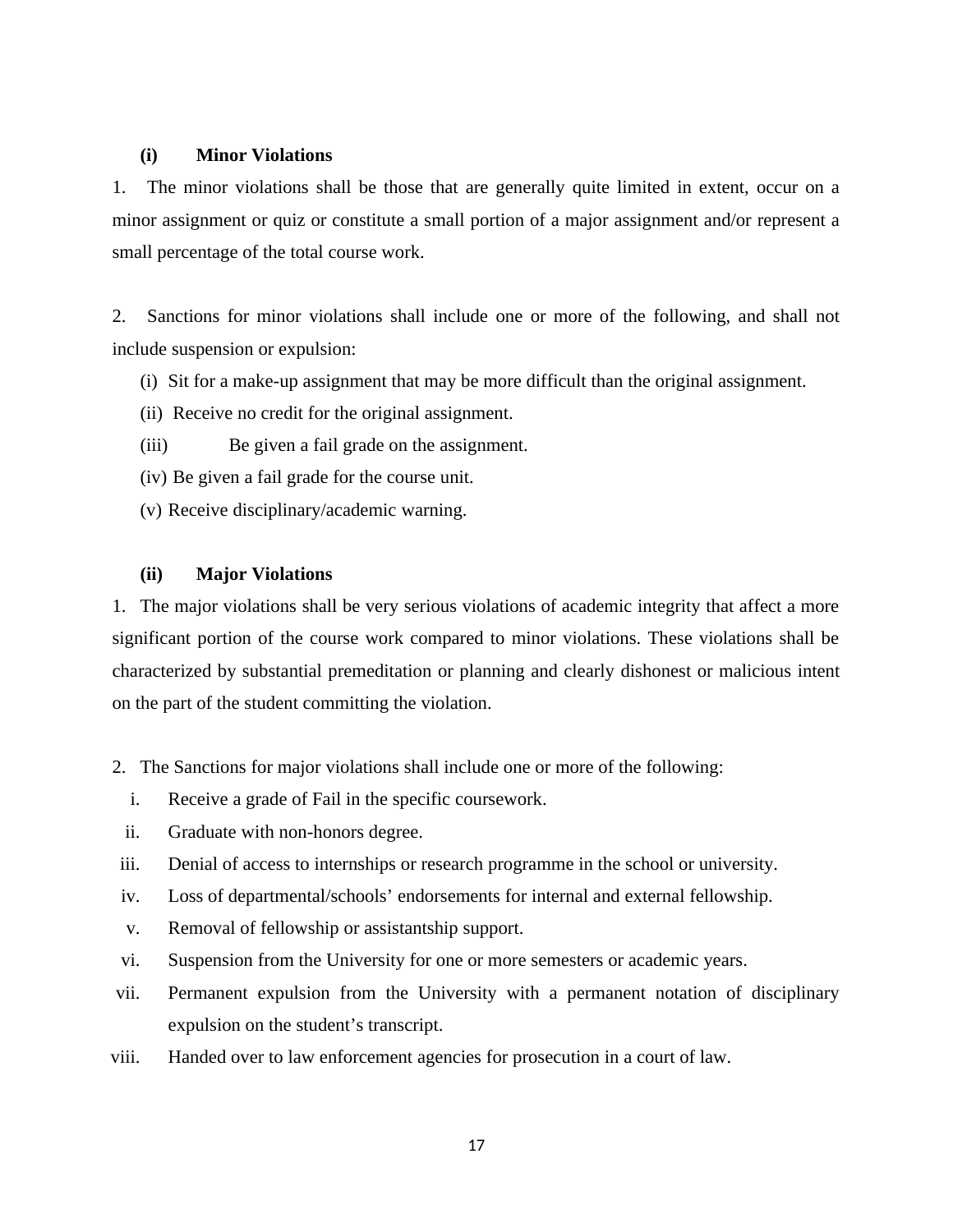#### <span id="page-17-0"></span>**8. SANCTIONS FOR VIOLATION OF RESEARCH ETHICS**

1) Students and academic staff who violate the research ethics shall be subjected to an appropriate sanction as defined in this policy, the University statues and staff code of conduct and regulations.

2) The Staff Disciplinary Committee shall determine sanctions to be given to an academic staff member who is guilty of violating research ethics.

3) The Students Disciplinary Committee shall determine sanctions to be given to a student who is guilty of violating research ethics.

4) The Disciplinary Committees, in the process of meting out penalty shall consider the degree of premeditation or planning and the extent of dishonest or malicious intent and met out penalty according to the weight of the violation.

5) The sanctions that shall be meted out following the violation of research ethics shall be one or more of the following:

- 1) In case of staff members:
- i. Disciplinary warning issued to the staff member.
- ii. Denial of participation in research projects in the university.
- iii. Ban from the supervision of undergraduate and postgraduate students.
- iv. Recovery of lost research funds.
- v. Suspension from the university.
- vi. Permanent dismissal from the university with loss of benefits.
	- 2) In case of students:
- i. Disciplinary warning issued to the student.
- ii. Ban from participation in research projects in the university.
- iii. Thesis or project submitted to the university for examination to be rejected or failed.
- iv. Recall of certificates awarded to the student.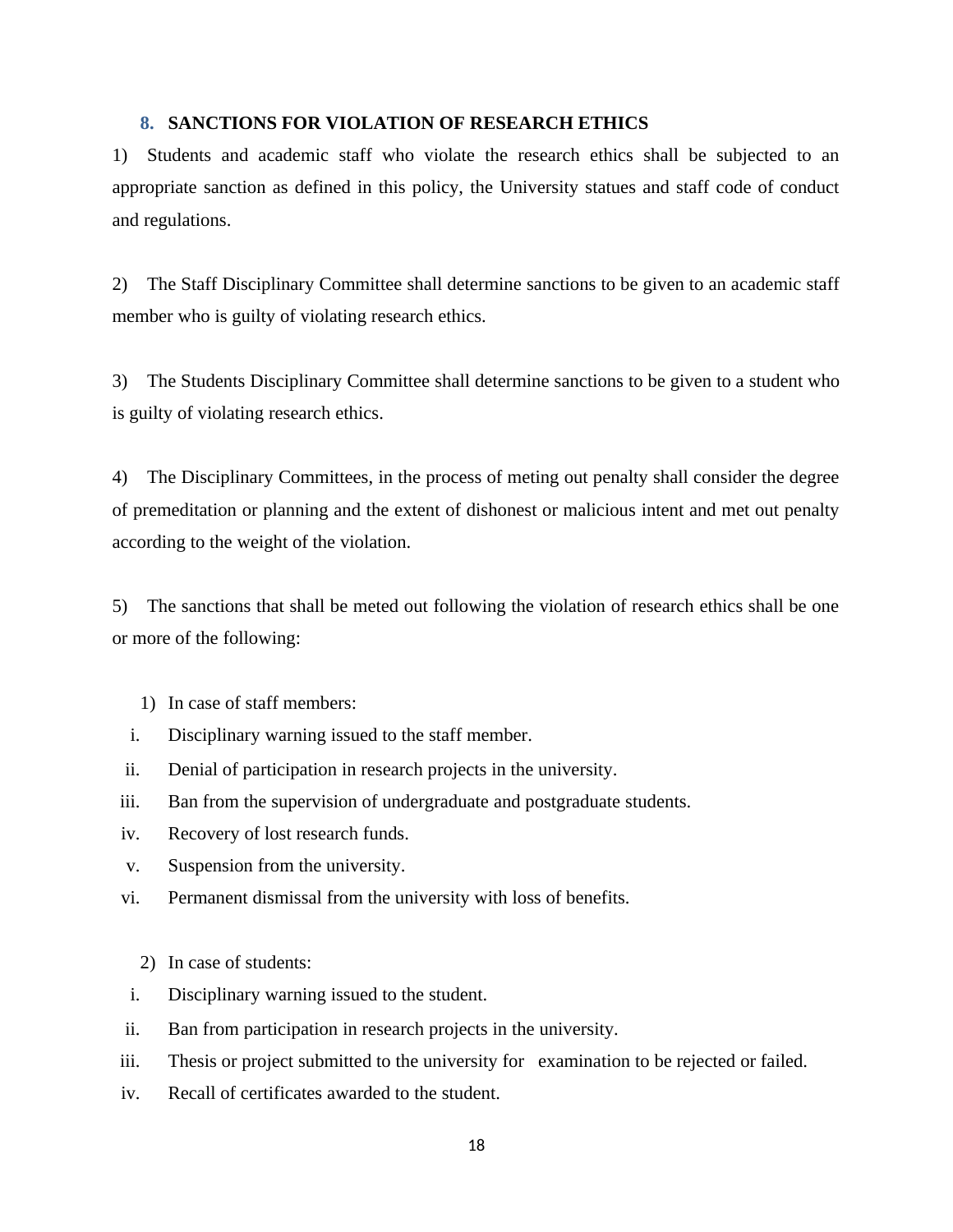v. Permanent discontinuation from postgraduate studies.

#### <span id="page-18-0"></span>**9. DISCIPLINING OF UNIVERSITY STUDENTS VIOLATING THE POLICY**

#### *1) Procedure for reporting violations of the policy*

- i. The procedures for reporting violation of the academic integrity policy shall be presented in the academic procedures of the University.
- ii. The reporting of the occurrence of examination irregularity shall be reported in writing to the Chairman of Department according to the University Procedures.
- iii. The Chairmen of Departments and Deans of Schools shall first satisfy themselves that the violations of the policy have actually taken place and the evidence is sufficient before forwarding the report to the Registrar (ASA).

#### *2) Students' Disciplinary Processes:*

- i. The students who violates the academic integrity policy or are involved in any violations mentioned in this document shall be subjected to a disciplinary process defined in the university statutes, university examination rules and regulations, among others.
- ii. The Students Disciplinary Committee shall hear and determine cases of student's violations within a period of 6 weeks following the reporting of the violations.
- iii. In subjecting the students to disciplinary process, the Students Disciplinary Committee shall consider whether the violation can be categorized as either minor or major violation, and the sanctions shall take into consideration matters stated in section 5 (b)(i&ii).
- iv. The indictment of a student or staff for violations of the academic integrity policy shall be on the basis of evidence that shall be presented in a manner defined in the procedures for reporting violations.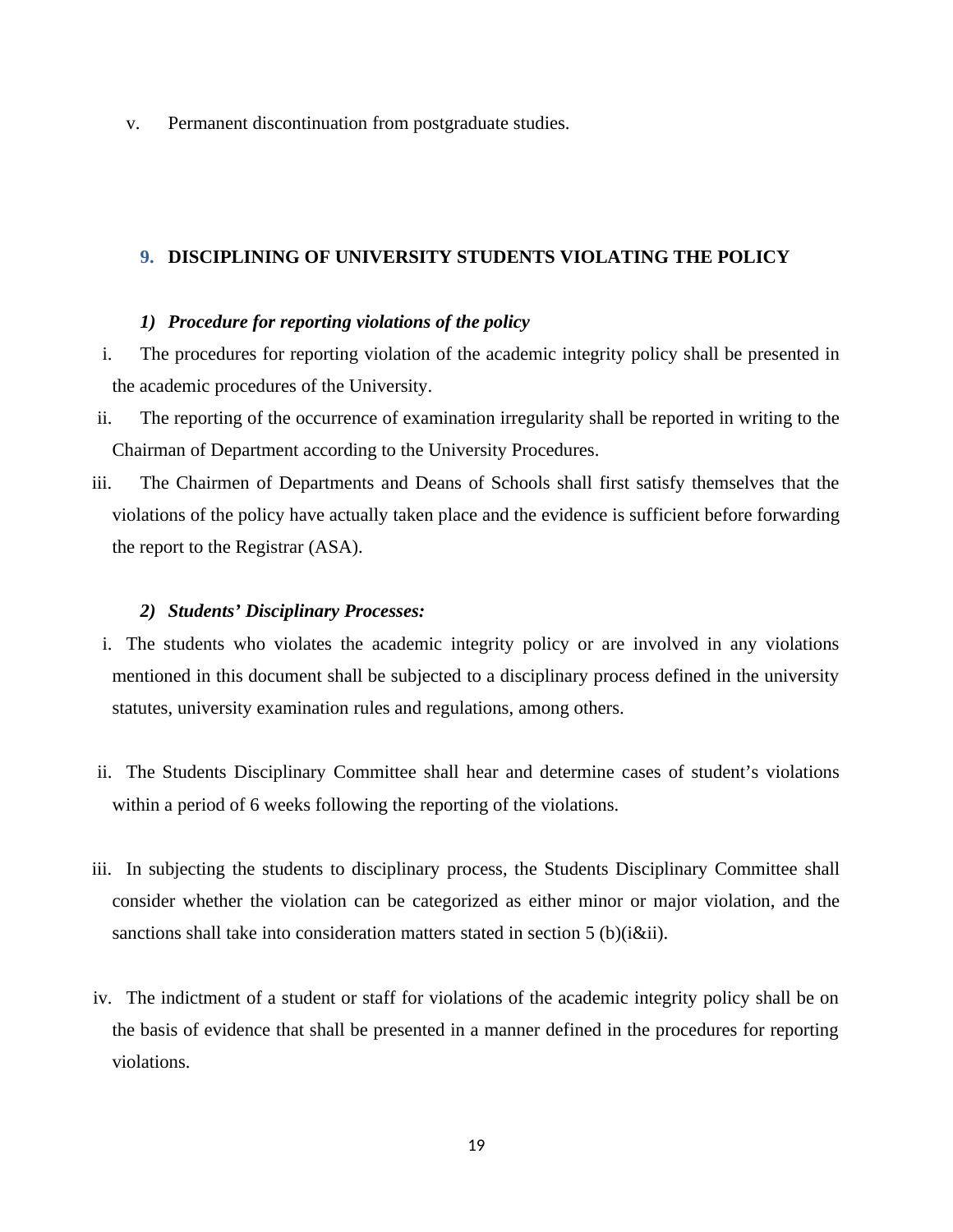v. The Vice Chancellor shall cause to be tabled to the University Senate, the report of the Students Disciplinary Committee and the decision of the Senate shall be communicated to the concerned student and the guardian in an expeditious manner.

#### *3) The Students' Appeal Process:*

- i. A student who is not satisfied with the verdict of the Students Disciplinary Committee shall be at liberty to contest the decision of the committee by appealing in writing to the Vice Chancellor according to the University Statutes.
- ii. The university student shall accord the opportunity for affected students to appeal the decision in writing within a period four weeks of receipt of the verdict of the Students Disciplinary Committee.
- iii. The appeal shall be heard and determined within a period of one (1) month by an ad hoc Students Appeals Committee constituted by the Vice Chancellor.
- iv. The Vice Chancellor shall cause to be tabled to the University Senate, the report of the ad hoc Students Appeals Committee and the decision of the Senate shall be communicated to the concerned student and guardian in an expeditious manner.

#### <span id="page-19-0"></span>**10. DISCIPLINING OF UNIVERSITY STAFF VIOLATING THE POLICY**

#### **1) Reporting violations by staff**

- i. The procedures for reporting violation of the academic integrity by staff shall be presented in the academic and administrative procedures of the University as may be appropriate.
- ii. The occurrence of violations by a staff member shall be reported in writing to the Registrar (ASA) with evidence of the irregularity or violation that has been committed by a staff member.
- iii. The Registrar (ASA) shall bring to the attention of the Deputy Vice Chancellor (ARSA) the report on the violations committed by a staff member.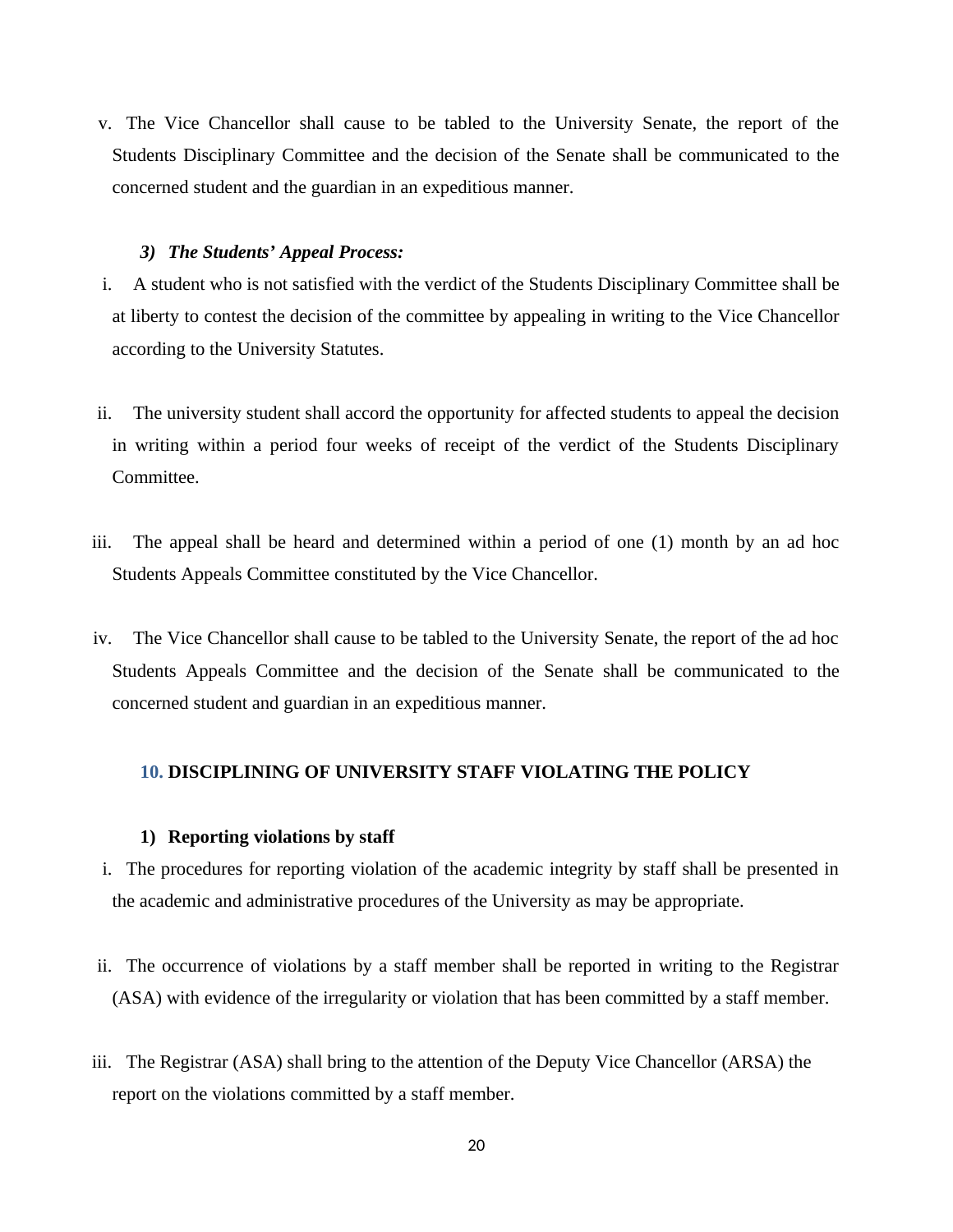iv. Where an officer in the University who has a specific role in the implementation of this policy violates this policy, the reporting of the violations committed by the officer shall be reported to the next senior officer or the Vice Chancellor.

#### **2) Staff Disciplinary Process**

- i. The Staff Disciplinary Committee shall hear and determine cases of violations of this policy by staff members within a period of 6 weeks following reporting of the violations.
- ii. The staff members shall be disciplined according to the existing University Procedures and Code of Conduct and shall have a right to appeal the decision of the Staff Disciplinary Committee.
- iii. The University shall promptly inform the accused staff member of the violations committed and shall provide adequate information on the violations committed.
- iv. The University shall accord the opportunity for the staff member to defend him/herself in the Staff Disciplinary Committee, and where necessary legal representation may be permitted.

#### **3) Staff Appeal Process**

- i. The accused staff member shall have the right of appealing to the University Council on the decision of the Staff Disciplinary Committee.
- ii. The appeal shall be heard and determined by a Committee of the Council constituted according to the University Statutes.
- iii. The decision of the University Council shall be final.

#### <span id="page-20-0"></span>**11. MAINTENANCE OF RECORDS**

i. The university shall ensure that records of students and staff in violation of academic integrity are properly kept in confidential files that shall be maintained by the Registrar (ASA).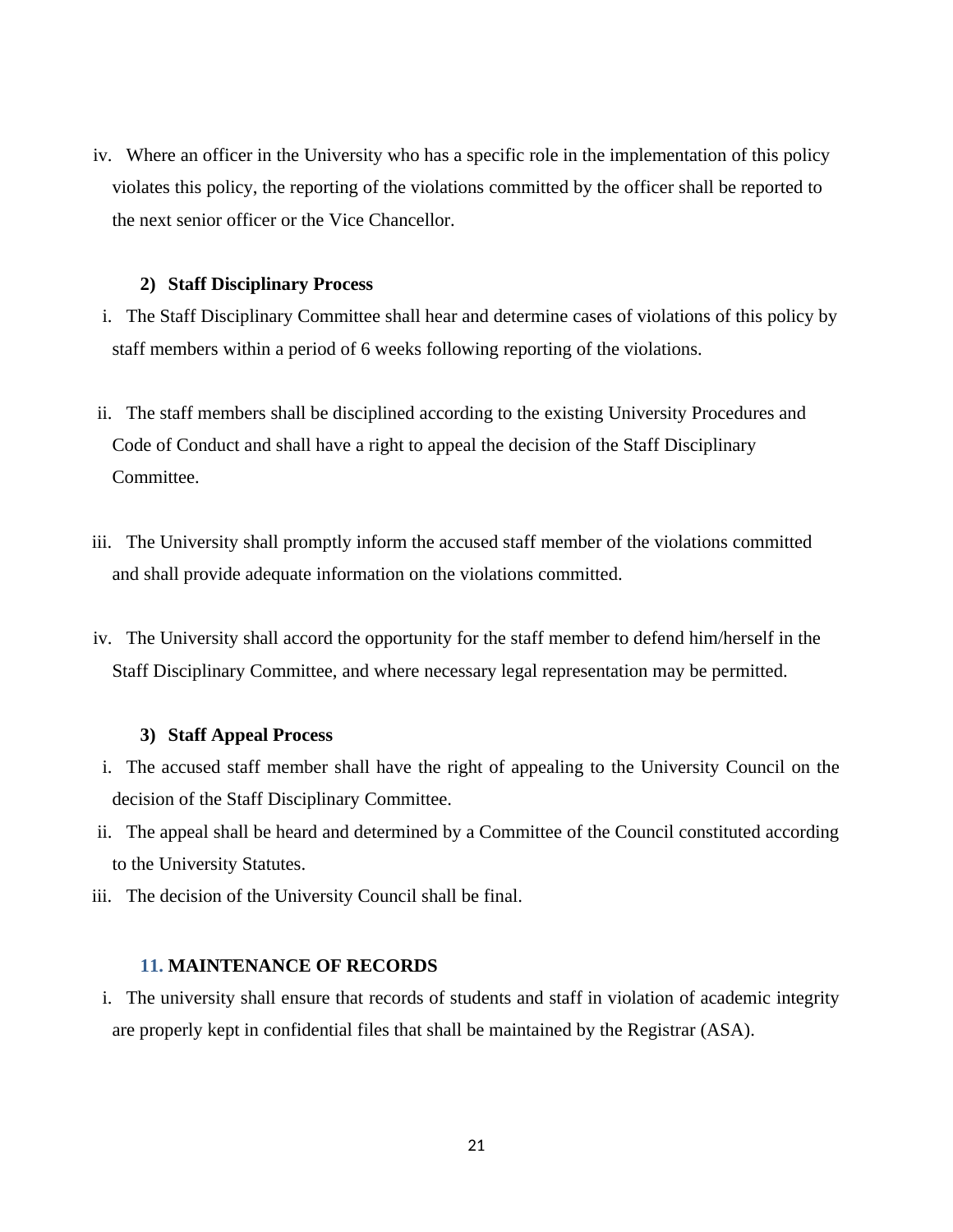- ii. Where the Students Disciplinary Committee or the ad hoc Students Appeals Committee and the Senate finds the students not guilty of charges related to the violation of academic integrity, the University Management shall expunge all such records in the students personal file by writing a letter exonerating the students.
- iii. Likewise, where the Staff Disciplinary Committee or the Staff Appeals Committee or the University Council finds the staff member not guilty of charges related to the violation of academic integrity, the University Management shall expunge all such records in the staff personal file by writing a letter exonerating the staff member.
- iv. Where records have been expunged from the student or staff personal file, the Registrar (ASA) shall communicate such information to the concerned student or staff within a period of seven (7) days.

#### <span id="page-21-0"></span>**12. MECHANISMS FOR DETECTING VIOLATIONS**

- i. The University shall develop mechanisms and tools for detecting violations detailed in this policy document. The University shall ensure that such tools are used by relevant organs of the University including various academic Departments and Schools.
- ii. The University shall also provide incentives to students and staff to encourage them to report incidences of academic violations.
- iii. The University shall also ensure that the contents of this document are publicized to both the staff and students of the university.

#### <span id="page-21-1"></span>**13. IMPLEMENTATION OF THE ACADEMIC INTEGRITY POLICY**

- i. The overall responsibility for the implementation of this policy shall lie with the Vice Chancellor who is the administrative and academic head of the University.
- ii. To ensure effective administration of the policy, the following University officers and offices are hereby assigned specific responsibilities.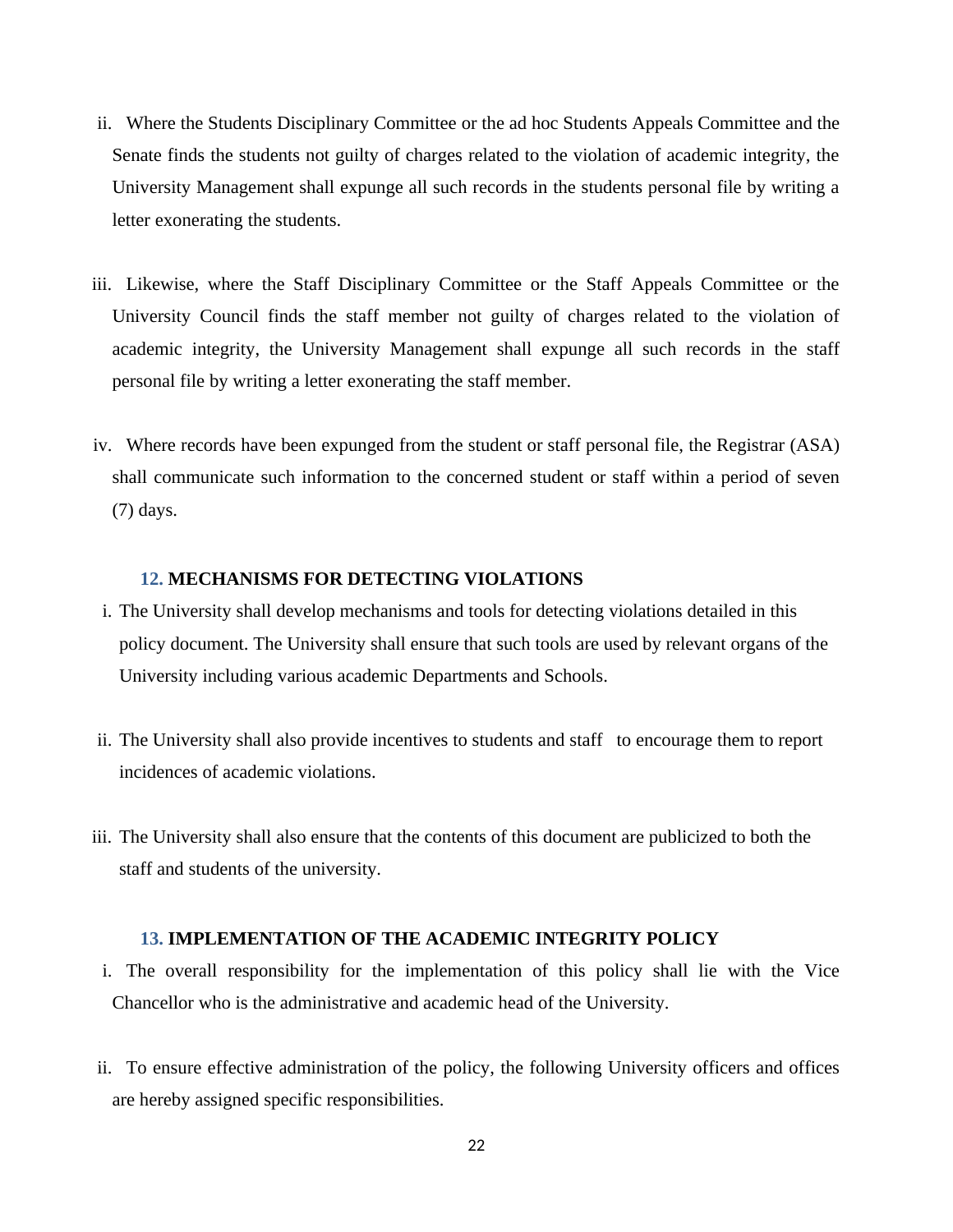#### <span id="page-22-0"></span>**a) The Role of Lecturers**

- i. The lecturers teaching various course units shall ensure that the provisions of this policy are brought to the attention of students in their classes and shall emphasize the need for students to maintain high standards of academic integrity.
- ii. The lecturers shall according to established procedures, report to the Chairperson of Department, any case of violation of academic integrity policy by the students.

#### <span id="page-22-1"></span>**b) The Role of the Dean of Students**

i. The Dean of Students shall bring to the attention of all students on the contents of this policy and the need to comply with the student's code of conduct as well as examination rules and regulations.

#### <span id="page-22-3"></span>**c) The Role of the Chairmen of Departments**

- i. The Chairmen of Departments shall bring to the attention of all students on the contents of this policy (including the Academic Quality Assurance Policy) and the need to comply with the student's code of conduct as well as examination rules and regulations.
- ii. The Chairmen of Departments shall receive the report for violation of academic integrity policy and following consideration of the merit of the report, shall forward the same to the Dean of the School with appropriate recommendations.
- iii. The Chairman of Department shall periodically present a report on the violations of academic integrity policy in the Departmental Board meetings.

#### <span id="page-22-2"></span>**d) The Role of the Deans of Schools and Directors of Institutes**

- i. The Deans of Schools and Directors of Institutes shall bring to the attention of all students on the contents of this policy and the need to comply with the student's code of conduct as well as examination rules and regulations.
- ii. The Deans of Schools shall receive the report for violation of academic integrity policy and following consideration of the merit of the report, shall forward the same to the Registrar (ASA) with appropriate recommendations.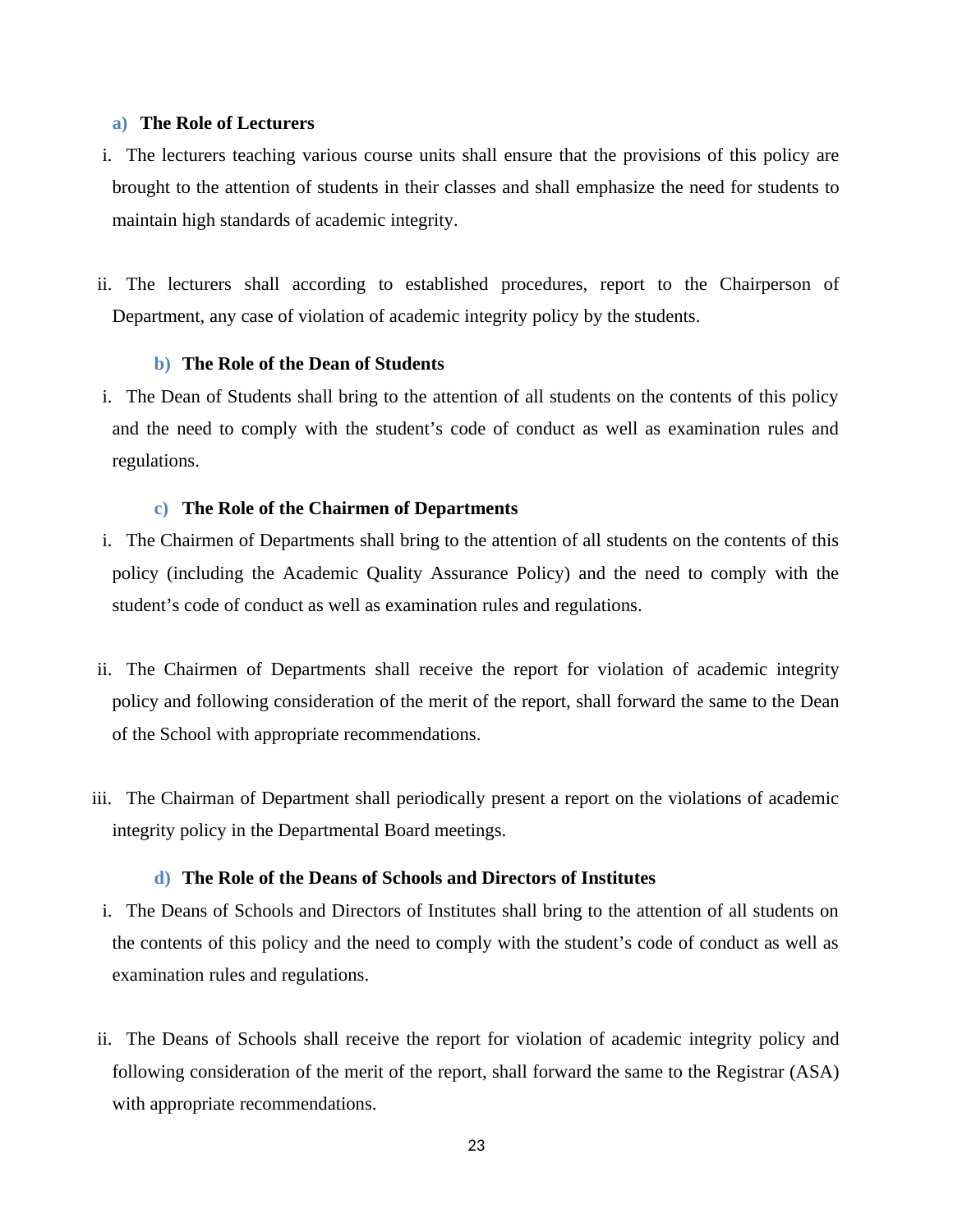iii. The Deans of Schools shall periodically brief the School Boards on the violations of academic integrity policy in the Schools.

#### <span id="page-23-0"></span>**e) The Role of the Registrar (ASA)**

- i. The Registrar (ASA) shall bring to the attention of all students the contents of this policy and the need to comply with the student's code of conduct as well as examination rules and regulations.
- ii. The Registrar (ASA) shall receive the report for violation of academic integrity policy and following consideration of the merit of the report, shall forward the same to the Deputy Vice Chancellor (ARSA) with appropriate recommendations.
- iii. The Registrar (ASA) in consultation with the Deputy Vice Chancellor (ARSA) shall cause to be tabled to the Students Disciplinary Committee, the report on the alleged violations of academic integrity policy by students.
- iv. The Registrar (ASA) shall expeditiously communicate the verdict of the Students Disciplinary Committee to the concerned students and guardians or parents.

#### **f) The Role of the Legal Officer**

- i. The Legal Officer shall assist the Registrar (ASA) to draft the charges on the violations stated in this document.
- ii. The Legal Officer shall also advice on the legal implications of the cases or reports submitted to the Registrar's Office and the students or staff Disciplinary Committee.

#### **g) The Role of the Deputy Vice Chancellor (ARSA)**

i. The Deputy Vice Chancellor (ARSA) shall chair the Students Disciplinary Committee and satisfy her/himself that sufficient evidence has been tabled to the Committee and that due process has been followed in referring the matter to the Committee.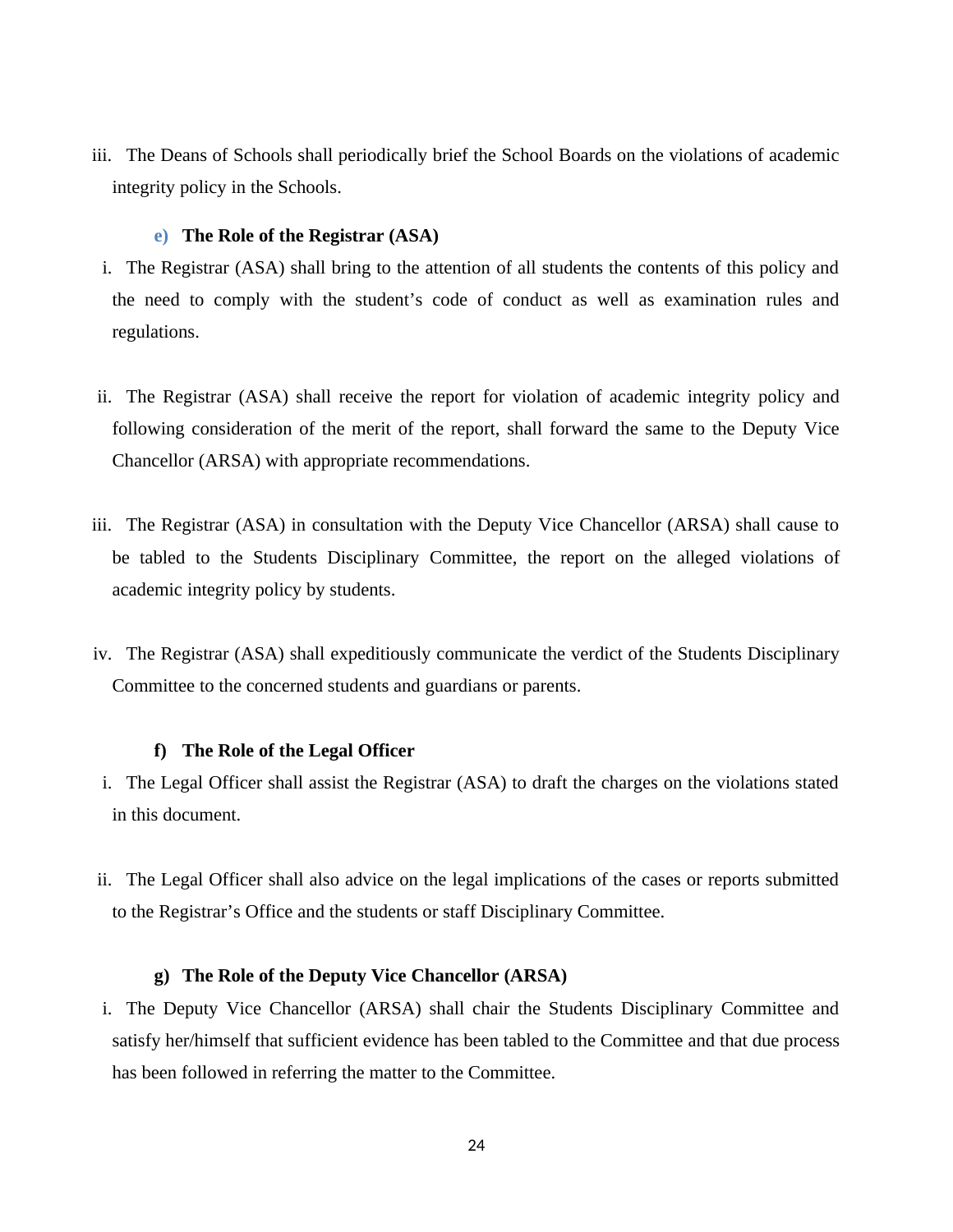- ii. The Deputy Vice Chancellor (ARSA) shall bring to the attention of the Vice Chancellor the decisions of the Students' Disciplinary Committee including any specific recommendation made by the Committee.
- iii. The Deputy Vice Chancellor (ARSA) shall present the Report of the Students Disciplinary Committee to the University Senate for deliberations and the way forward.

#### **h) The Role of the Deputy Vice Chancellor (AHRM)**

- i. The Deputy Vice Chancellor (AHRM) shall chair the Staff Disciplinary Committee and satisfy her/himself that sufficient evidence has been tabled to the Committee and that the due process has been followed in referring the matter to the Committee.
- ii. The Deputy Vice Chancellor (AHRM) shall bring to the attention of the Vice Chancellor the decisions of the Staff Disciplinary Committee including any specific recommendation made by the Committee.
- iii. The Deputy Vice Chancellor (AHRM) shall present the Report of the Staff Disciplinary Committee to the Vice Chancellor who shall subsequently table the report to the University Council for approval and the way forward

#### **i) Role of the Students Disciplinary Committee**

- i. The Students Disciplinary Committee chaired by the Deputy Vice Chancellor (ARSA) shall hear and determine the charges meted against on the violations of the academic integrity policy.
- ii. The Disciplinary Committee shall be fair to the accused student and its decision shall be on the basis of evidence presented to the committee and shall take into consideration the defence of the student.

#### **j) Role of the Staff Disciplinary Committee**

i. The staff Disciplinary Committee chaired by the Vice Chancellor (AHRM) shall hear and determine the charges meted against staff who violates the academic integrity policy.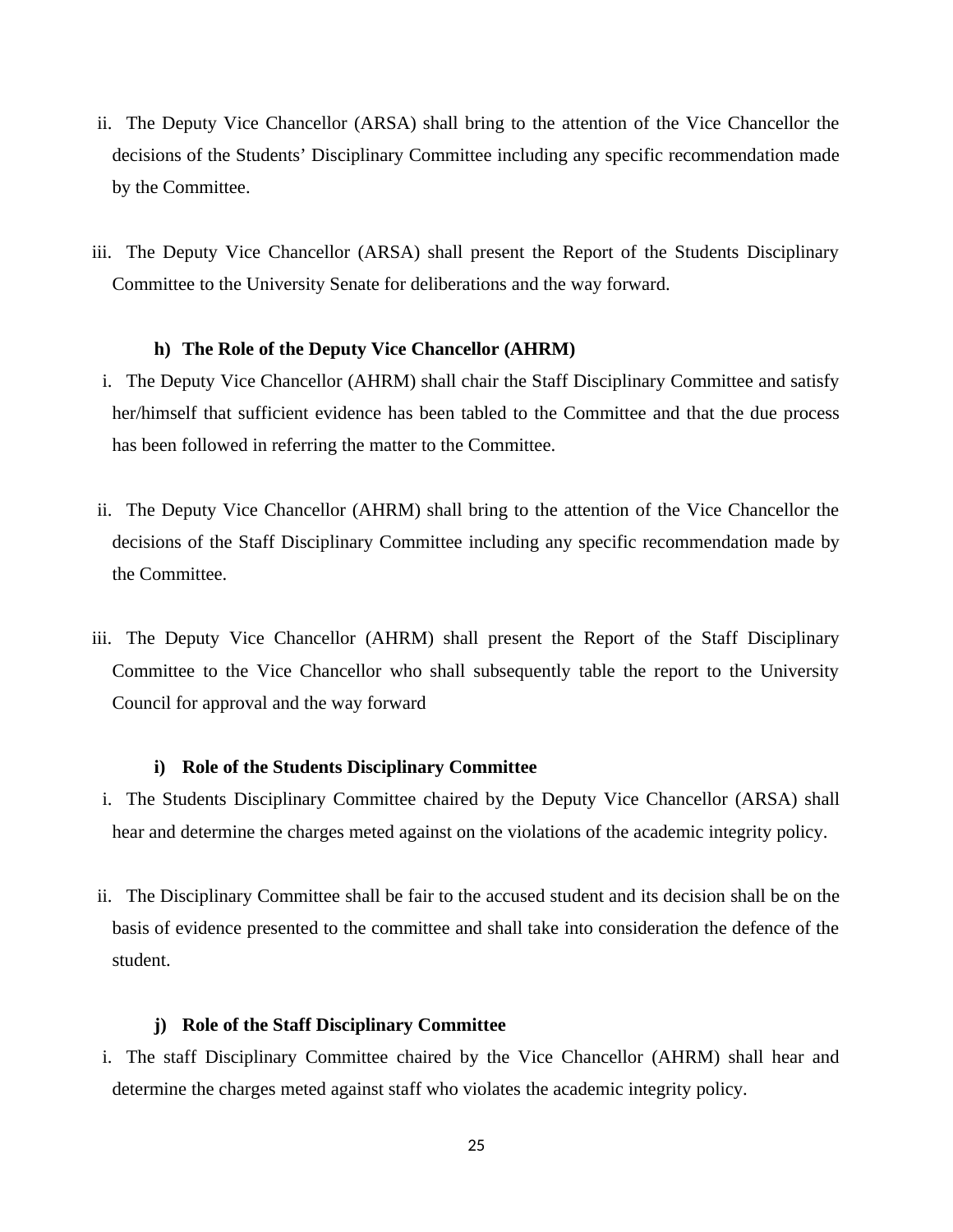ii. The Staff Disciplinary Committee shall be fair to the accused staff members and its decision shall be on the basis of evidence presented to the Committee and shall take into consideration the defence of the concerned staff member.

#### **k) Role of the Appeals Committee**

- i. Students who are aggrieved by the decision of the Students Disciplinary Committee and the Senate shall be at liberty to present an appeal to the Vice Chancellor according to the University Statutes.
- ii. The Vice Chancellor on receiving the appeal, shall constitute Ad-hoc Appeals Committee that shall hear and determine the merits of the appeal and make recommendations to the senate.
- iii. The Ad hoc Students Appeals Committee shall operate independently and its membership shall be different from that of the Students Disciplinary Committee.
- iv. The Vice Chancellor shall cause to be tabled to the University Senate, the report of the Ad hoc students Appeals Committee with recommendations.

#### **l) Role of the Senate**

- i. The Vice Chancellor shall cause to be tabled in the Senate, the report of the Students Disciplinary Committee with recommendations.
- ii. In considering the report, the university Senate shall satisfy itself that the due process was followed and the student had been given a fair hearing and the decision of the Disciplinary Committee is within what is permitted by the policy, university statutes and examination rules and regulations.
- iii. Where the University Senate is not satisfied with the decision of the Students Disciplinary Committee, the report shall referred back to the Committee with recommendations.